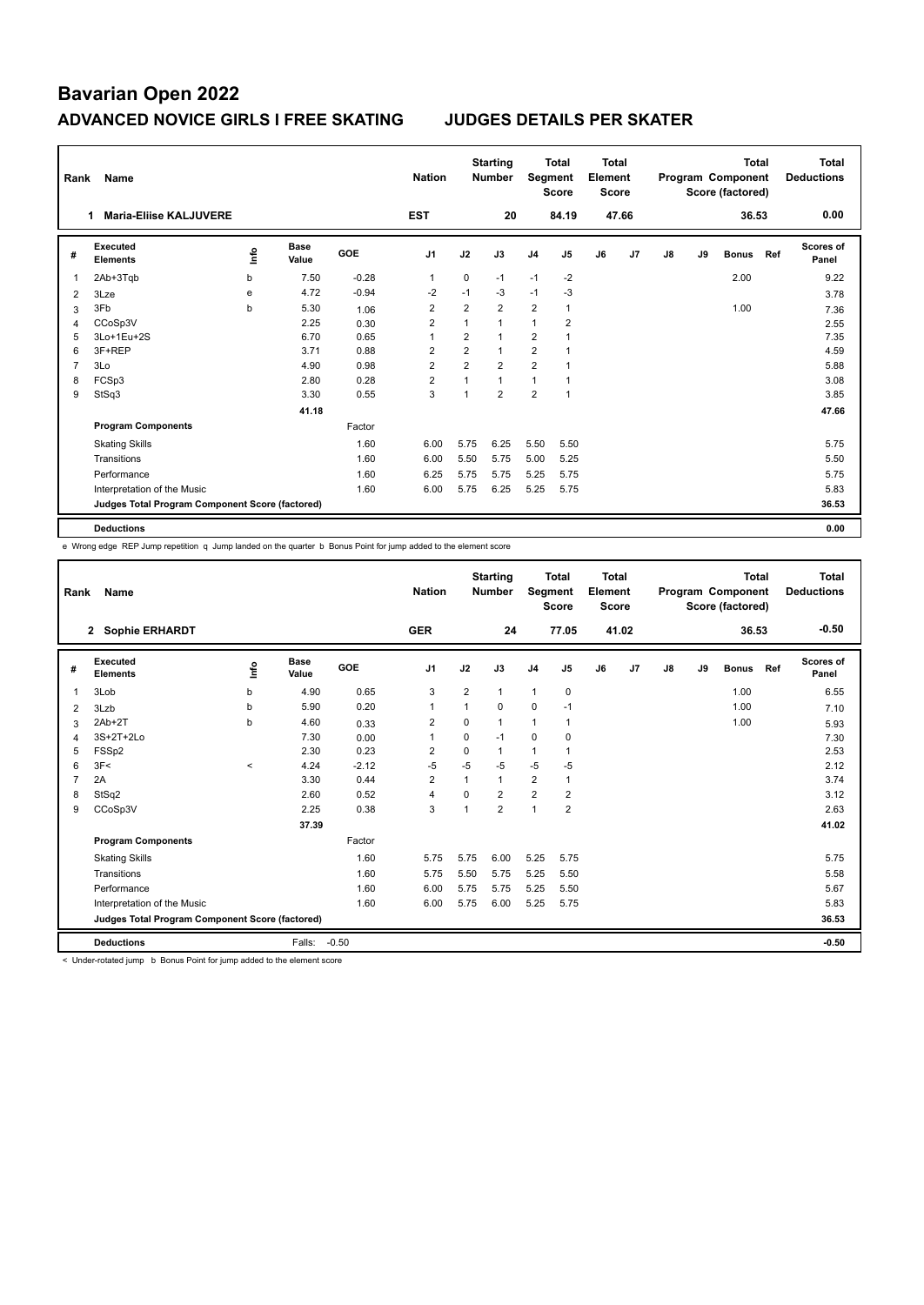| Rank           | Name                                            |      |               |         | <b>Nation</b>  |      | <b>Starting</b><br><b>Number</b> |                | <b>Total</b><br>Segment<br>Score | <b>Total</b><br>Element<br><b>Score</b> |       |               |    | <b>Total</b><br>Program Component<br>Score (factored) |     | Total<br><b>Deductions</b> |
|----------------|-------------------------------------------------|------|---------------|---------|----------------|------|----------------------------------|----------------|----------------------------------|-----------------------------------------|-------|---------------|----|-------------------------------------------------------|-----|----------------------------|
|                | <b>Leandra TZIMPOUKAKIS</b><br>3                |      |               |         | <b>SUI</b>     |      | 21                               |                | 76.84                            |                                         | 43.37 |               |    | 33.47                                                 |     | 0.00                       |
| #              | Executed<br><b>Elements</b>                     | ١nfo | Base<br>Value | GOE     | J <sub>1</sub> | J2   | J3                               | J <sub>4</sub> | J <sub>5</sub>                   | J6                                      | J7    | $\mathsf{J}8$ | J9 | <b>Bonus</b>                                          | Ref | Scores of<br>Panel         |
|                | 3Lz!b+2T                                        |      | 7.20          | $-0.59$ | 1              | $-1$ | $-1$                             | $-1$           | $-1$                             |                                         |       |               |    | 1.00                                                  |     | 7.61                       |
| $\overline{2}$ | 3Fb+1Eu+2S                                      | b    | 7.10          | $-1.59$ | $-3$           | $-3$ | $-2$                             | $-3$           | -3                               |                                         |       |               |    | 1.00                                                  |     | 6.51                       |
| 3              | 3Lo                                             |      | 4.90          | 0.33    | $\overline{2}$ | 1    | $\mathbf 0$                      | $\mathbf{1}$   | $-1$                             |                                         |       |               |    |                                                       |     | 5.23                       |
| 4              | FSSp3                                           |      | 2.60          | 0.26    | 1              | 1    | $\mathbf{1}$                     | $\overline{2}$ | $\mathbf{1}$                     |                                         |       |               |    |                                                       |     | 2.86                       |
| 5              | 3Lz                                             |      | 5.90          | 0.39    | 1              | 1    | 0                                | $\mathbf{1}$   | 0                                |                                         |       |               |    |                                                       |     | 6.29                       |
| 6              | 2Ab                                             | b    | 3.30          | 0.22    | $\overline{2}$ | 1    | $\mathbf 0$                      | $\mathbf{1}$   | 0                                |                                         |       |               |    | 1.00                                                  |     | 4.52                       |
| 7              | StSq2                                           |      | 2.60          | 0.35    | $\overline{2}$ |      | $\overline{1}$                   | $\overline{2}$ | $\mathbf 0$                      |                                         |       |               |    |                                                       |     | 2.95                       |
| 8              | 3S                                              |      | 4.30          | 0.43    | $\overline{2}$ | 1    | $\overline{1}$                   | $\mathbf{1}$   | $-1$                             |                                         |       |               |    |                                                       |     | 4.73                       |
| 9              | CCoSp2                                          |      | 2.50          | 0.17    | 0              | 1    | $\mathbf{1}$                     | 1              | $-1$                             |                                         |       |               |    |                                                       |     | 2.67                       |
|                |                                                 |      | 40.40         |         |                |      |                                  |                |                                  |                                         |       |               |    |                                                       |     | 43.37                      |
|                | <b>Program Components</b>                       |      |               | Factor  |                |      |                                  |                |                                  |                                         |       |               |    |                                                       |     |                            |
|                | <b>Skating Skills</b>                           |      |               | 1.60    | 5.00           | 5.75 | 5.50                             | 5.25           | 4.75                             |                                         |       |               |    |                                                       |     | 5.25                       |
|                | Transitions                                     |      |               | 1.60    | 4.75           | 5.50 | 4.75                             | 5.25           | 4.00                             |                                         |       |               |    |                                                       |     | 4.92                       |
|                | Performance                                     |      |               | 1.60    | 5.50           | 5.75 | 5.00                             | 5.50           | 4.00                             |                                         |       |               |    |                                                       |     | 5.33                       |
|                | Interpretation of the Music                     |      |               | 1.60    | 5.50           | 5.75 | 5.25                             | 5.50           | 4.25                             |                                         |       |               |    |                                                       |     | 5.42                       |
|                | Judges Total Program Component Score (factored) |      |               |         |                |      |                                  |                |                                  |                                         |       |               |    |                                                       |     | 33.47                      |
|                | <b>Deductions</b>                               |      |               |         |                |      |                                  |                |                                  |                                         |       |               |    |                                                       |     | 0.00                       |

! Not clear edge b Bonus Point for jump added to the element score

| Rank           | Name                                            |      |                      |         | <b>Nation</b>  |                | <b>Starting</b><br><b>Number</b> | Segment        | <b>Total</b><br><b>Score</b> | <b>Total</b><br>Element<br><b>Score</b> |       |    |    | <b>Total</b><br>Program Component<br>Score (factored) |     | <b>Total</b><br><b>Deductions</b> |
|----------------|-------------------------------------------------|------|----------------------|---------|----------------|----------------|----------------------------------|----------------|------------------------------|-----------------------------------------|-------|----|----|-------------------------------------------------------|-----|-----------------------------------|
|                | 4 Anna GERKE                                    |      |                      |         | <b>GER</b>     |                | 22                               |                | 76.49                        |                                         | 42.49 |    |    | 34.00                                                 |     | 0.00                              |
| #              | Executed<br><b>Elements</b>                     | ١nf٥ | <b>Base</b><br>Value | GOE     | J <sub>1</sub> | J2             | J3                               | J <sub>4</sub> | J5                           | J6                                      | J7    | J8 | J9 | <b>Bonus</b>                                          | Ref | <b>Scores of</b><br>Panel         |
| 1              | 3F <sub>b</sub>                                 | b    | 5.30                 | $-2.30$ | $-4$           | $-5$           | $-4$                             | $-5$           | $-4$                         |                                         |       |    |    | 1.00                                                  |     | 4.00                              |
| 2              | 3Tb+3Tq                                         | q    | 8.40                 | $-0.84$ | $-1$           | $-2$           | $-2$                             | $-2$           | $-2$                         |                                         |       |    |    | 1.00                                                  |     | 8.56                              |
| 3              | 3Lo                                             |      | 4.90                 | 0.33    | 3              | $\Omega$       | 0                                | $\mathbf{1}$   | 1                            |                                         |       |    |    |                                                       |     | 5.23                              |
| 4              | 2Ab+1Eu+3S                                      | b    | 8.10                 | 0.14    | $\overline{2}$ | 0              | 0                                | 0              | 1                            |                                         |       |    |    | 1.00                                                  |     | 9.24                              |
| 5              | FCSSp3                                          |      | 2.60                 | 0.26    | 3              | 1              | 1                                | $\mathbf{1}$   | 1                            |                                         |       |    |    |                                                       |     | 2.86                              |
| 6              | StSq2                                           |      | 2.60                 | 0.35    | $\overline{2}$ | 1              | 1                                | $\mathbf{1}$   | $\overline{2}$               |                                         |       |    |    |                                                       |     | 2.95                              |
| $\overline{7}$ | 3S                                              |      | 4.30                 | $-1.58$ | $-4$           | $-4$           | $-4$                             | $-3$           | $-3$                         |                                         |       |    |    |                                                       |     | 2.72                              |
| 8              | 2A                                              |      | 3.30                 | 0.33    | 3              | $\overline{ }$ | 0                                | $\overline{2}$ | 0                            |                                         |       |    |    |                                                       |     | 3.63                              |
| 9              | CCoSp3                                          |      | 3.00                 | 0.30    | $\mathbf{1}$   | 1              | 0                                | $\mathbf{1}$   | $\mathbf{1}$                 |                                         |       |    |    |                                                       |     | 3.30                              |
|                |                                                 |      | 42.50                |         |                |                |                                  |                |                              |                                         |       |    |    |                                                       |     | 42.49                             |
|                | <b>Program Components</b>                       |      |                      | Factor  |                |                |                                  |                |                              |                                         |       |    |    |                                                       |     |                                   |
|                | <b>Skating Skills</b>                           |      |                      | 1.60    | 5.00           | 5.50           | 5.50                             | 5.25           | 5.50                         |                                         |       |    |    |                                                       |     | 5.42                              |
|                | Transitions                                     |      |                      | 1.60    | 5.25           | 5.25           | 5.00                             | 5.00           | 5.00                         |                                         |       |    |    |                                                       |     | 5.08                              |
|                | Performance                                     |      |                      | 1.60    | 5.50           | 5.50           | 5.00                             | 5.00           | 5.25                         |                                         |       |    |    |                                                       |     | 5.25                              |
|                | Interpretation of the Music                     |      |                      | 1.60    | 5.50           | 5.50           | 5.50                             | 5.25           | 5.50                         |                                         |       |    |    |                                                       |     | 5.50                              |
|                | Judges Total Program Component Score (factored) |      |                      |         |                |                |                                  |                |                              |                                         |       |    |    |                                                       |     | 34.00                             |
|                | <b>Deductions</b>                               |      |                      |         |                |                |                                  |                |                              |                                         |       |    |    |                                                       |     | 0.00                              |

q Jump landed on the quarter b Bonus Point for jump added to the element score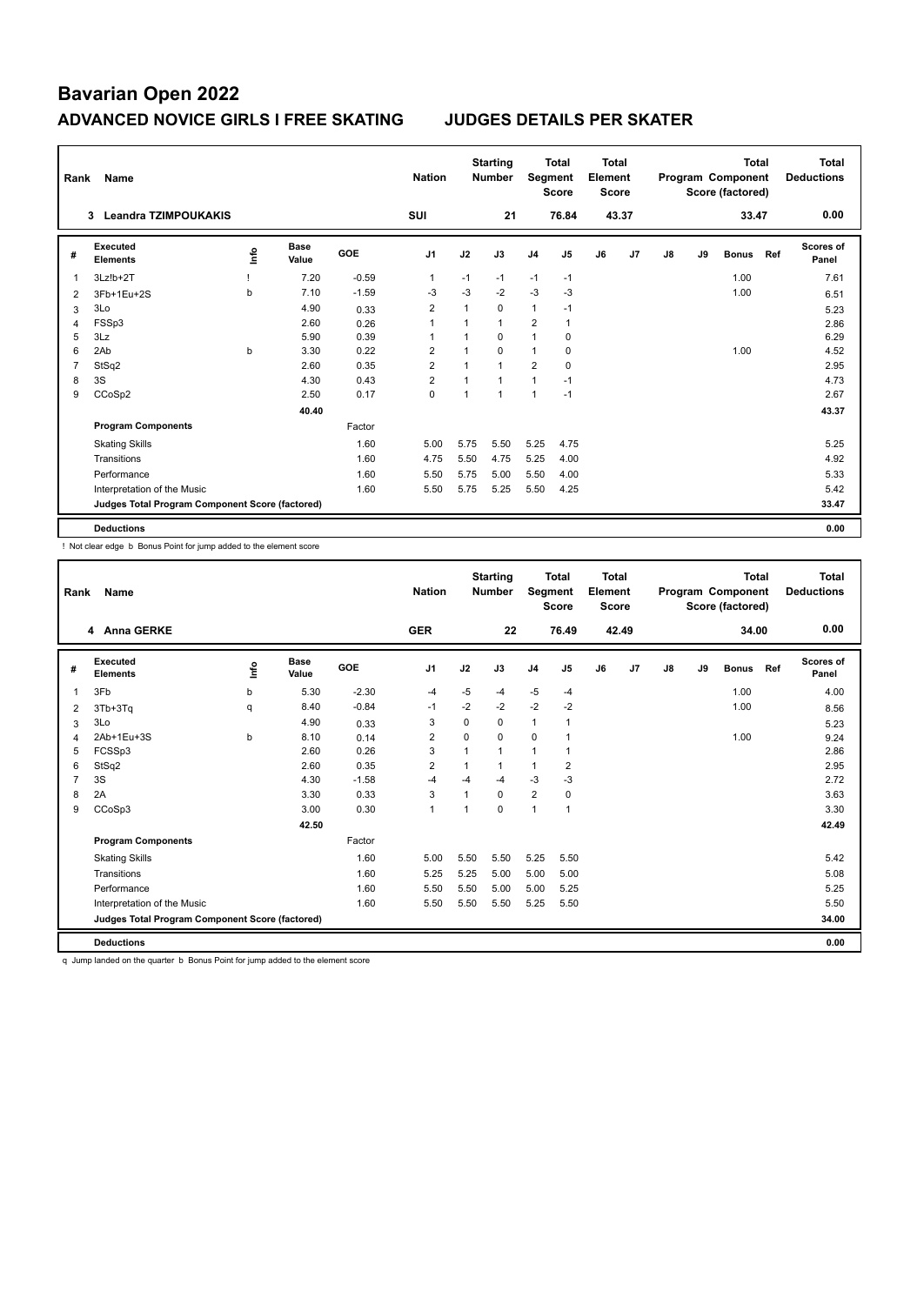| Rank | Name                                            |         |                      |         | <b>Nation</b>  |             | <b>Starting</b><br><b>Number</b> | Segment        | <b>Total</b><br><b>Score</b> | Total<br>Element<br><b>Score</b> |       |    |    | <b>Total</b><br>Program Component<br>Score (factored) |     | <b>Total</b><br><b>Deductions</b> |
|------|-------------------------------------------------|---------|----------------------|---------|----------------|-------------|----------------------------------|----------------|------------------------------|----------------------------------|-------|----|----|-------------------------------------------------------|-----|-----------------------------------|
|      | <b>Valentina ANDRIANOVA</b><br>5.               |         |                      |         | <b>GER</b>     |             | 23                               |                | 69.67                        |                                  | 36.27 |    |    | 34.40                                                 |     | $-1.00$                           |
| #    | Executed<br><b>Elements</b>                     | ۴ů      | <b>Base</b><br>Value | GOE     | J <sub>1</sub> | J2          | J3                               | J <sub>4</sub> | J5                           | J6                               | J7    | J8 | J9 | <b>Bonus</b>                                          | Ref | Scores of<br>Panel                |
| 1    | 3Lob+2T                                         | b       | 6.20                 | 0.16    | 3              | $\mathbf 0$ | 0                                | $\mathbf{1}$   | $\mathbf 0$                  |                                  |       |    |    | 1.00                                                  |     | 7.36                              |
| 2    | 3Tb                                             | b       | 4.20                 | 0.00    | $\overline{2}$ | $\mathbf 0$ | 0                                | 0              | $\mathbf 0$                  |                                  |       |    |    | 1.00                                                  |     | 5.20                              |
| 3    | 3Lo                                             |         | 4.90                 | $-2.45$ | $-5$           | $-5$        | $-5$                             | $-5$           | $-5$                         |                                  |       |    |    |                                                       |     | 2.45                              |
| 4    | FSSp3                                           |         | 2.60                 | 0.35    | $\overline{2}$ | 0           | $\mathbf{1}$                     | 1              | $\overline{2}$               |                                  |       |    |    |                                                       |     | 2.95                              |
| 5    | 3S<                                             | $\prec$ | 3.44                 | $-1.72$ | $-5$           | $-5$        | $-5$                             | $-5$           | $-5$                         |                                  |       |    |    |                                                       |     | 1.72                              |
| 6    | StSq2                                           |         | 2.60                 | 0.43    | 3              | $\Omega$    | $\overline{2}$                   | $\mathbf{1}$   | $\overline{2}$               |                                  |       |    |    |                                                       |     | 3.03                              |
| 7    | $3S+2T$                                         |         | 5.60                 | 0.14    | $\overline{2}$ |             | $\Omega$                         | 0              | $-1$                         |                                  |       |    |    |                                                       |     | 5.74                              |
| 8    | 2Ab                                             | b       | 3.30                 | 0.22    | 3              | 1           | $\mathbf{1}$                     | $\Omega$       | $-1$                         |                                  |       |    |    | 1.00                                                  |     | 4.52                              |
| 9    | CCoSp3                                          |         | 3.00                 | 0.30    | 3              |             | $\overline{1}$                   | $\mathbf{1}$   | $\overline{1}$               |                                  |       |    |    |                                                       |     | 3.30                              |
|      |                                                 |         | 35.84                |         |                |             |                                  |                |                              |                                  |       |    |    |                                                       |     | 36.27                             |
|      | <b>Program Components</b>                       |         |                      | Factor  |                |             |                                  |                |                              |                                  |       |    |    |                                                       |     |                                   |
|      | <b>Skating Skills</b>                           |         |                      | 1.60    | 5.75           | 5.75        | 5.50                             | 5.00           | 5.75                         |                                  |       |    |    |                                                       |     | 5.67                              |
|      | Transitions                                     |         |                      | 1.60    | 5.25           | 5.50        | 4.75                             | 4.75           | 5.00                         |                                  |       |    |    |                                                       |     | 5.00                              |
|      | Performance                                     |         |                      | 1.60    | 5.50           | 5.50        | 5.00                             | 4.75           | 6.00                         |                                  |       |    |    |                                                       |     | 5.33                              |
|      | Interpretation of the Music                     |         |                      | 1.60    | 5.50           | 5.75        | 5.25                             | 4.75           | 5.75                         |                                  |       |    |    |                                                       |     | 5.50                              |
|      | Judges Total Program Component Score (factored) |         |                      |         |                |             |                                  |                |                              |                                  |       |    |    |                                                       |     | 34.40                             |
|      | <b>Deductions</b>                               |         | Falls:               | $-1.00$ |                |             |                                  |                |                              |                                  |       |    |    |                                                       |     | $-1.00$                           |

< Under-rotated jump b Bonus Point for jump added to the element score

| Rank | <b>Name</b>                                     |       |                      |         | <b>Nation</b>  |          | <b>Starting</b><br><b>Number</b> | Segment        | <b>Total</b><br><b>Score</b> | <b>Total</b><br>Element<br><b>Score</b> |       |    |    | <b>Total</b><br>Program Component<br>Score (factored) |     | <b>Total</b><br><b>Deductions</b> |
|------|-------------------------------------------------|-------|----------------------|---------|----------------|----------|----------------------------------|----------------|------------------------------|-----------------------------------------|-------|----|----|-------------------------------------------------------|-----|-----------------------------------|
|      | <b>Marie BIERWERT</b><br>6                      |       |                      |         | <b>GER</b>     |          | 19                               |                | 68.34                        |                                         | 34.98 |    |    | 33.86                                                 |     | $-0.50$                           |
| #    | Executed<br><b>Elements</b>                     | Linfo | <b>Base</b><br>Value | GOE     | J1             | J2       | J3                               | J <sub>4</sub> | J5                           | J6                                      | J7    | J8 | J9 | <b>Bonus</b>                                          | Ref | <b>Scores of</b><br>Panel         |
| 1    | 2Ab                                             | b     | 3.30                 | 0.22    | 2              | 0        | $\mathbf{1}$                     | $\mathbf{1}$   | 0                            |                                         |       |    |    | 1.00                                                  |     | 4.52                              |
| 2    | 3S                                              |       | 4.30                 | $-2.15$ | $-5$           | $-5$     | $-5$                             | $-5$           | $-5$                         |                                         |       |    |    |                                                       |     | 2.15                              |
| 3    | $3Sb+2T$                                        | b     | 5.60                 | 0.29    | 2              | 1        | 0                                | $\overline{1}$ | 0                            |                                         |       |    |    | 1.00                                                  |     | 6.89                              |
| 4    | 2F+2T+2Lo                                       |       | 4.80                 | 0.12    | $\overline{2}$ | $\Omega$ | 0                                | $\mathbf{1}$   |                              |                                         |       |    |    |                                                       |     | 4.92                              |
| 5    | 2A                                              |       | 3.30                 | 0.44    | 3              |          | $\mathbf{1}$                     | $\overline{2}$ |                              |                                         |       |    |    |                                                       |     | 3.74                              |
| 6    | CCoSp3                                          |       | 3.00                 | 0.50    | $\overline{4}$ | 1        | $\overline{2}$                   | $\mathbf{1}$   | 2                            |                                         |       |    |    |                                                       |     | 3.50                              |
|      | StSq3                                           |       | 3.30                 | 0.66    | $\overline{4}$ | 1        | $\overline{2}$                   | $\overline{2}$ | $\overline{2}$               |                                         |       |    |    |                                                       |     | 3.96                              |
| 8    | 2Lz!                                            |       | 2.10                 | $-0.07$ | $-1$           | $-1$     | 0                                | 0              | 0                            |                                         |       |    |    |                                                       |     | 2.03                              |
| 9    | FCSp3                                           |       | 2.80                 | 0.47    | 3              | 1        | 1                                | $\overline{2}$ | $\overline{2}$               |                                         |       |    |    |                                                       |     | 3.27                              |
|      |                                                 |       | 32.50                |         |                |          |                                  |                |                              |                                         |       |    |    |                                                       |     | 34.98                             |
|      | <b>Program Components</b>                       |       |                      | Factor  |                |          |                                  |                |                              |                                         |       |    |    |                                                       |     |                                   |
|      | <b>Skating Skills</b>                           |       |                      | 1.60    | 5.50           | 5.25     | 5.25                             | 5.50           | 5.25                         |                                         |       |    |    |                                                       |     | 5.33                              |
|      | Transitions                                     |       |                      | 1.60    | 5.50           | 5.00     | 5.00                             | 5.00           | 5.25                         |                                         |       |    |    |                                                       |     | 5.08                              |
|      | Performance                                     |       |                      | 1.60    | 5.75           | 5.25     | 5.00                             | 5.25           | 5.75                         |                                         |       |    |    |                                                       |     | 5.42                              |
|      | Interpretation of the Music                     |       |                      | 1.60    | 5.75           | 5.25     | 5.25                             | 5.25           | 5.50                         |                                         |       |    |    |                                                       |     | 5.33                              |
|      | Judges Total Program Component Score (factored) |       |                      |         |                |          |                                  |                |                              |                                         |       |    |    |                                                       |     | 33.86                             |
|      | <b>Deductions</b>                               |       | Falls:               | $-0.50$ |                |          |                                  |                |                              |                                         |       |    |    |                                                       |     | $-0.50$                           |

! Not clear edge b Bonus Point for jump added to the element score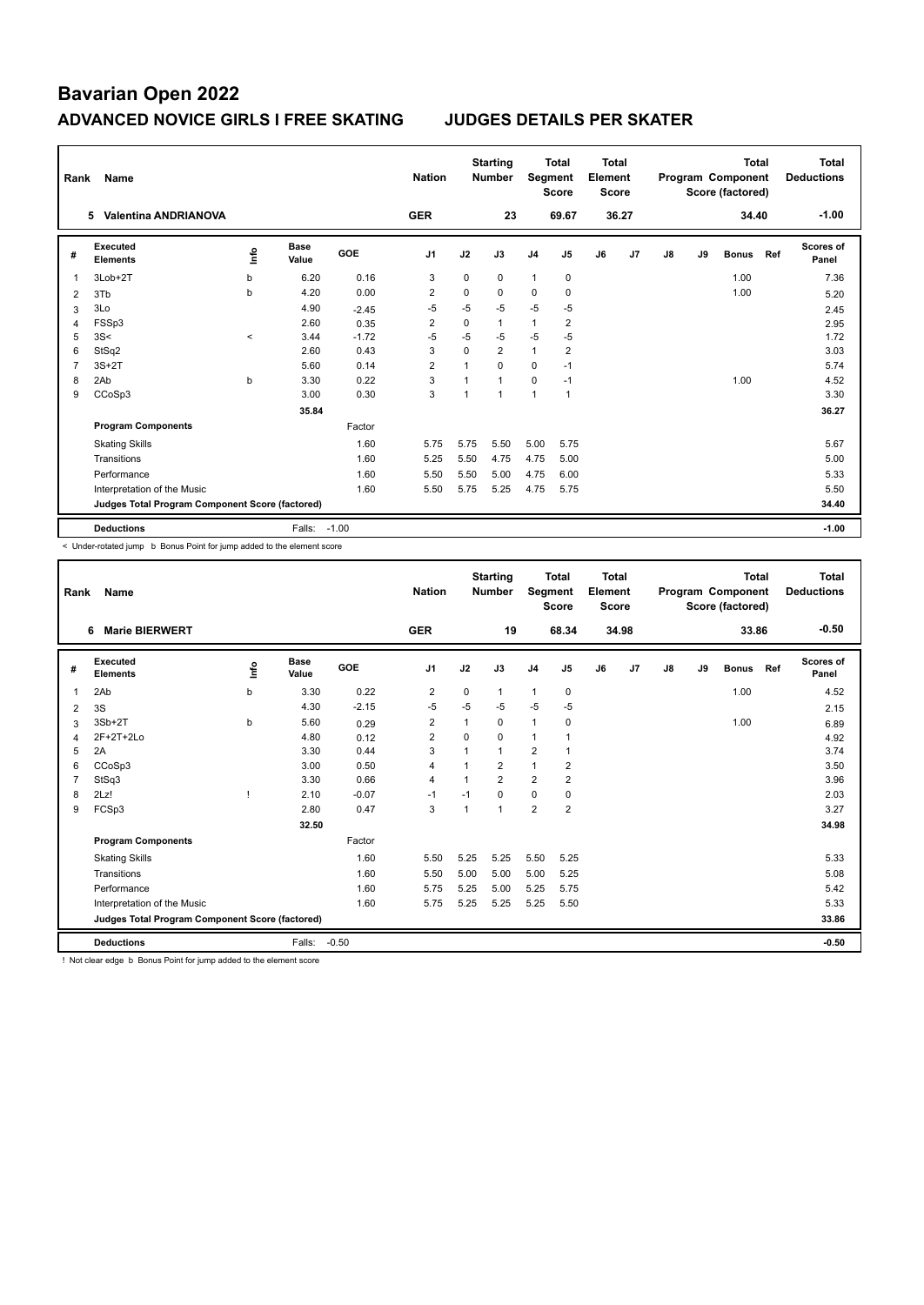| Rank | Name                                            |                          |                      |            | <b>Nation</b>  |             | <b>Starting</b><br><b>Number</b> | Segment        | <b>Total</b><br><b>Score</b> | <b>Total</b><br>Element<br><b>Score</b> |       |    |    | <b>Total</b><br>Program Component<br>Score (factored) |     | Total<br><b>Deductions</b> |
|------|-------------------------------------------------|--------------------------|----------------------|------------|----------------|-------------|----------------------------------|----------------|------------------------------|-----------------------------------------|-------|----|----|-------------------------------------------------------|-----|----------------------------|
|      | 7 Alissa ORLANDO                                |                          |                      |            | SUI            |             | 6                                |                | 59.73                        |                                         | 32.53 |    |    | 27.20                                                 |     | 0.00                       |
| #    | <b>Executed</b><br><b>Elements</b>              | ۴ů                       | <b>Base</b><br>Value | <b>GOE</b> | J <sub>1</sub> | J2          | J3                               | J <sub>4</sub> | J5                           | J6                                      | J7    | J8 | J9 | <b>Bonus</b>                                          | Ref | Scores of<br>Panel         |
| 1    | 3Sqb+2T+2Lo                                     | b                        | 7.30                 | $-0.86$    | $-2$           | $-2$        | $-2$                             | $-2$           | $-2$                         |                                         |       |    |    | 1.00                                                  |     | 7.44                       |
| 2    | 3T<                                             | $\overline{\phantom{0}}$ | 3.36                 | $-0.67$    | $-2$           | $-2$        | $-2$                             | $-2$           | $-3$                         |                                         |       |    |    |                                                       |     | 2.69                       |
| 3    | 3S                                              |                          | 4.30                 | 0.14       | $\mathbf{1}$   | $\Omega$    | 1                                | 0              | 0                            |                                         |       |    |    |                                                       |     | 4.44                       |
| 4    | FSSp1                                           |                          | 2.00                 | $-0.07$    | -1             | $\mathbf 0$ | $-1$                             | 0              | $\mathbf 0$                  |                                         |       |    |    |                                                       |     | 1.93                       |
| 5    | 2Ab                                             | b                        | 3.30                 | 0.00       | $\Omega$       | 1           | 0                                | 0              | 0                            |                                         |       |    |    | 1.00                                                  |     | 4.30                       |
| 6    | $2Lz+2T$                                        |                          | 3.40                 | 0.00       | 0              | 0           | 0                                | 0              | 0                            |                                         |       |    |    |                                                       |     | 3.40                       |
| 7    | StSq2                                           |                          | 2.60                 | 0.09       | 1              | 1           | 0                                | 0              | 0                            |                                         |       |    |    |                                                       |     | 2.69                       |
| 8    | 2Aq                                             | q                        | 3.30                 | $-0.66$    | $-2$           | $-2$        | $-2$                             | $-2$           | $-2$                         |                                         |       |    |    |                                                       |     | 2.64                       |
| 9    | CCoSp3                                          |                          | 3.00                 | 0.00       | $\mathbf 0$    | $\mathbf 0$ | $\mathbf 0$                      | 0              | $\mathbf{1}$                 |                                         |       |    |    |                                                       |     | 3.00                       |
|      |                                                 |                          | 32.56                |            |                |             |                                  |                |                              |                                         |       |    |    |                                                       |     | 32.53                      |
|      | <b>Program Components</b>                       |                          |                      | Factor     |                |             |                                  |                |                              |                                         |       |    |    |                                                       |     |                            |
|      | <b>Skating Skills</b>                           |                          |                      | 1.60       | 4.50           | 4.50        | 4.50                             | 4.25           | 4.00                         |                                         |       |    |    |                                                       |     | 4.42                       |
|      | Transitions                                     |                          |                      | 1.60       | 4.25           | 4.25        | 4.25                             | 3.75           | 3.50                         |                                         |       |    |    |                                                       |     | 4.08                       |
|      | Performance                                     |                          |                      | 1.60       | 4.25           | 4.50        | 4.25                             | 4.25           | 3.50                         |                                         |       |    |    |                                                       |     | 4.25                       |
|      | Interpretation of the Music                     |                          |                      | 1.60       | 4.25           | 4.50        | 4.50                             | 4.00           | 4.00                         |                                         |       |    |    |                                                       |     | 4.25                       |
|      | Judges Total Program Component Score (factored) |                          |                      |            |                |             |                                  |                |                              |                                         |       |    |    |                                                       |     | 27.20                      |
|      | <b>Deductions</b>                               |                          |                      |            |                |             |                                  |                |                              |                                         |       |    |    |                                                       |     | 0.00                       |

< Under-rotated jump q Jump landed on the quarter b Bonus Point for jump added to the element score

| Rank | Name                                            |       |                      |         | <b>Nation</b>  |          | <b>Starting</b><br><b>Number</b> | Segment        | <b>Total</b><br><b>Score</b> | <b>Total</b><br>Element<br><b>Score</b> |       |    |    | <b>Total</b><br>Program Component<br>Score (factored) |     | Total<br><b>Deductions</b> |
|------|-------------------------------------------------|-------|----------------------|---------|----------------|----------|----------------------------------|----------------|------------------------------|-----------------------------------------|-------|----|----|-------------------------------------------------------|-----|----------------------------|
|      | Sophie Joline VON FELTEN<br>8                   |       |                      |         | <b>SUI</b>     |          | 16                               |                | 59.18                        |                                         | 31.25 |    |    | 28.93                                                 |     | $-1.00$                    |
| #    | Executed<br><b>Elements</b>                     | Linfo | <b>Base</b><br>Value | GOE     | J <sub>1</sub> | J2       | J3                               | J <sub>4</sub> | J5                           | J6                                      | J7    | J8 | J9 | <b>Bonus</b>                                          | Ref | Scores of<br>Panel         |
|      | $3Lzb+3T<<$                                     | <<    | 7.20                 | $-1.77$ | $-3$           | $-3$     | $-3$                             | $-3$           | $-4$                         |                                         |       |    |    | 1.00                                                  |     | 6.43                       |
| 2    | 3Lzq                                            | q     | 5.90                 | $-2.95$ | $-5$           | $-5$     | $-5$                             | $-5$           | $-5$                         |                                         |       |    |    |                                                       |     | 2.95                       |
| 3    | 3Lob                                            | b     | 4.90                 | 0.00    | 0              | 0        | 0                                | 0              | $-1$                         |                                         |       |    |    | 1.00                                                  |     | 5.90                       |
| 4    | CCoSp3                                          |       | 3.00                 | 0.00    | $-1$           | $\Omega$ | 0                                | 0              | 1                            |                                         |       |    |    |                                                       |     | 3.00                       |
| 5    | 3F<<                                            | <<    | 1.80                 | $-0.90$ | $-5$           | $-5$     | $-5$                             | $-5$           | $-5$                         |                                         |       |    |    |                                                       |     | 0.90                       |
| 6    | 2Ab                                             | b     | 3.30                 | 0.00    | $-1$           | $\Omega$ | 0                                | 0              | $\mathbf 0$                  |                                         |       |    |    | 1.00                                                  |     | 4.30                       |
| 7    | $3F<<+1T$                                       | <<    | 2.20                 | $-0.72$ | $-4$           | $-4$     | $-4$                             | $-4$           | $-5$                         |                                         |       |    |    |                                                       |     | 1.48                       |
| 8    | StSq3                                           |       | 3.30                 | 0.22    | 1              | $\Omega$ | $\overline{1}$                   | $\mathbf{1}$   | $-1$                         |                                         |       |    |    |                                                       |     | 3.52                       |
| 9    | FSSp3                                           |       | 2.60                 | 0.17    | 1              | $\Omega$ | 1                                | $\mathbf{1}$   | $-2$                         |                                         |       |    |    |                                                       |     | 2.77                       |
|      |                                                 |       | 34.20                |         |                |          |                                  |                |                              |                                         |       |    |    |                                                       |     | 31.25                      |
|      | <b>Program Components</b>                       |       |                      | Factor  |                |          |                                  |                |                              |                                         |       |    |    |                                                       |     |                            |
|      | <b>Skating Skills</b>                           |       |                      | 1.60    | 4.50           | 4.75     | 5.00                             | 5.00           | 4.00                         |                                         |       |    |    |                                                       |     | 4.75                       |
|      | Transitions                                     |       |                      | 1.60    | 4.00           | 4.50     | 4.50                             | 4.75           | 3.50                         |                                         |       |    |    |                                                       |     | 4.33                       |
|      | Performance                                     |       |                      | 1.60    | 4.25           | 4.75     | 4.25                             | 5.00           | 4.00                         |                                         |       |    |    |                                                       |     | 4.42                       |
|      | Interpretation of the Music                     |       |                      | 1.60    | 4.25           | 4.75     | 4.75                             | 5.00           | 4.25                         |                                         |       |    |    |                                                       |     | 4.58                       |
|      | Judges Total Program Component Score (factored) |       |                      |         |                |          |                                  |                |                              |                                         |       |    |    |                                                       |     | 28.93                      |
|      | <b>Deductions</b>                               |       | Falls:               | $-1.00$ |                |          |                                  |                |                              |                                         |       |    |    |                                                       |     | $-1.00$                    |

<< Downgraded jump q Jump landed on the quarter b Bonus Point for jump added to the element score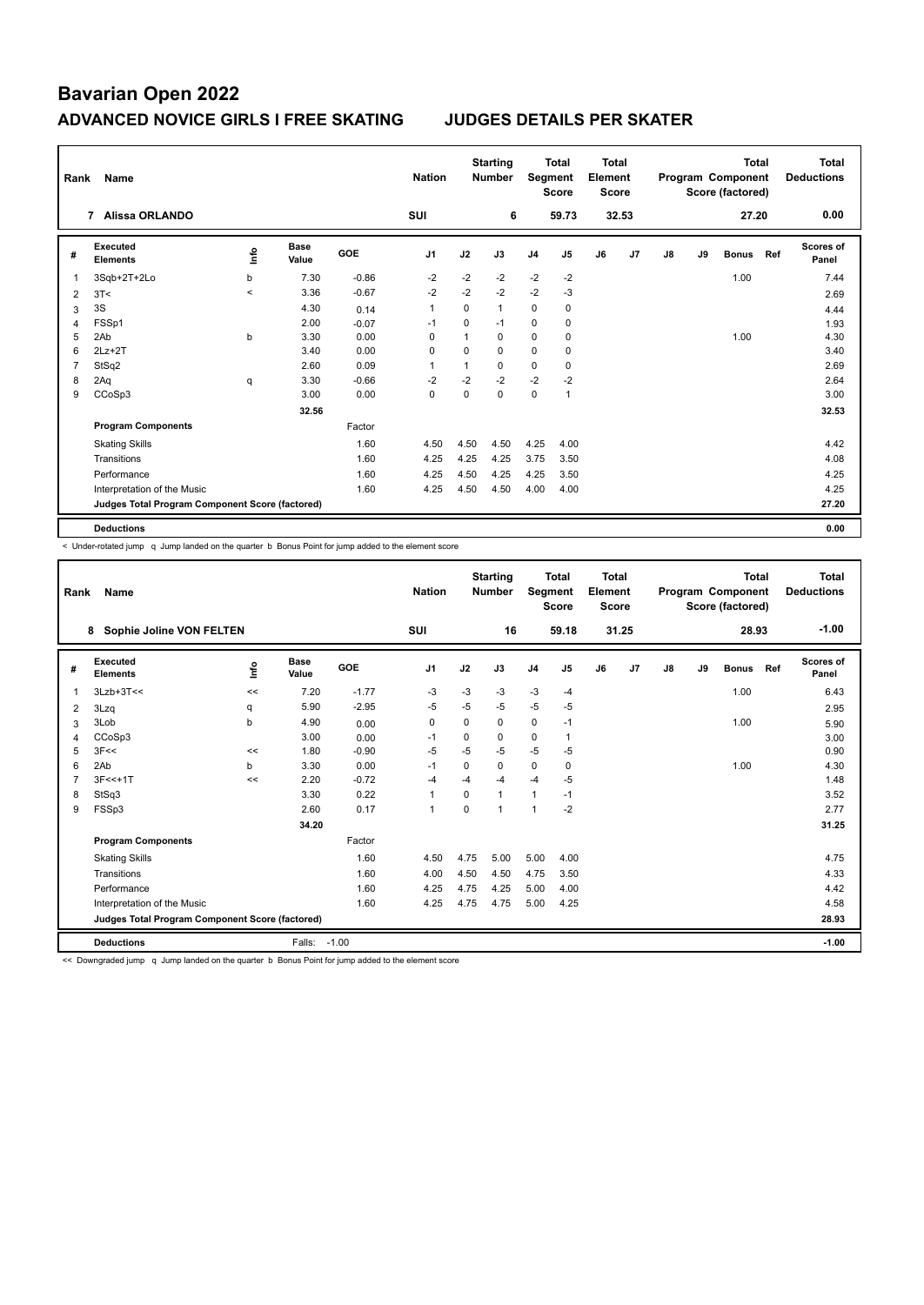| Rank           | Name                                            |                          |               |            | <b>Nation</b>  |              | <b>Starting</b><br><b>Number</b> |                | <b>Total</b><br>Segment<br><b>Score</b> | Total<br>Element<br><b>Score</b> |       |    |    | <b>Total</b><br>Program Component<br>Score (factored) |     | Total<br><b>Deductions</b> |
|----------------|-------------------------------------------------|--------------------------|---------------|------------|----------------|--------------|----------------------------------|----------------|-----------------------------------------|----------------------------------|-------|----|----|-------------------------------------------------------|-----|----------------------------|
|                | <b>Beatrice SOLDATI</b><br>9                    |                          |               |            | <b>ITA</b>     |              | 18                               |                | 57.03                                   |                                  | 26.90 |    |    | 30.13                                                 |     | 0.00                       |
| #              | Executed<br><b>Elements</b>                     | ۴ů                       | Base<br>Value | <b>GOE</b> | J <sub>1</sub> | J2           | J3                               | J <sub>4</sub> | J5                                      | J6                               | J7    | J8 | J9 | <b>Bonus</b>                                          | Ref | Scores of<br>Panel         |
| 1              | 2Lz!+2Tq+2Loq                                   |                          | 5.10          | $-1.05$    | $-3$           | -5           | $-5$                             | $-5$           | $-5$                                    |                                  |       |    |    |                                                       |     | 4.05                       |
| $\overline{2}$ | 3S<                                             | $\overline{\phantom{0}}$ | 3.44          | $-0.69$    | $-2$           | $-2$         | $-2$                             | $-2$           | $-3$                                    |                                  |       |    |    |                                                       |     | 2.75                       |
| 3              | CCoSp3                                          |                          | 3.00          | 0.30       | $\overline{2}$ | 1            | $\mathbf{1}$                     | 1              | $\mathbf{1}$                            |                                  |       |    |    |                                                       |     | 3.30                       |
| 4              | 3T<                                             | $\,<\,$                  | 3.36          | $-0.67$    | $-2$           | $-2$         | $-2$                             | $-2$           | $-2$                                    |                                  |       |    |    |                                                       |     | 2.69                       |
| 5              | 2Ab                                             | b                        | 3.30          | 0.00       | 1              | 0            | 0                                | 0              | 0                                       |                                  |       |    |    | 1.00                                                  |     | 4.30                       |
| 6              | 2A<<                                            | <<                       | 1.10          | $-0.40$    | $-3$           | $-4$         | $-3$                             | $-4$           | $-4$                                    |                                  |       |    |    |                                                       |     | 0.70                       |
| 7              | 2Lz!g+2Lo                                       |                          | 3.80          | $-0.63$    | $-3$           | $-3$         | $-3$                             | $-3$           | $-3$                                    |                                  |       |    |    |                                                       |     | 3.17                       |
| 8              | StSq2                                           |                          | 2.60          | 0.26       | $\overline{1}$ | $\mathbf{1}$ | $\mathbf{1}$                     | $\overline{2}$ |                                         |                                  |       |    |    |                                                       |     | 2.86                       |
| 9              | FCCSp3                                          |                          | 2.80          | 0.28       | $\overline{2}$ | 1            | 1                                | 1              | $\overline{1}$                          |                                  |       |    |    |                                                       |     | 3.08                       |
|                |                                                 |                          | 28.50         |            |                |              |                                  |                |                                         |                                  |       |    |    |                                                       |     | 26.90                      |
|                | <b>Program Components</b>                       |                          |               | Factor     |                |              |                                  |                |                                         |                                  |       |    |    |                                                       |     |                            |
|                | <b>Skating Skills</b>                           |                          |               | 1.60       | 4.50           | 5.00         | 5.00                             | 4.75           | 4.25                                    |                                  |       |    |    |                                                       |     | 4.75                       |
|                | Transitions                                     |                          |               | 1.60       | 4.50           | 4.75         | 4.50                             | 4.00           | 3.75                                    |                                  |       |    |    |                                                       |     | 4.33                       |
|                | Performance                                     |                          |               | 1.60       | 4.75           | 5.00         | 4.50                             | 5.00           | 4.75                                    |                                  |       |    |    |                                                       |     | 4.83                       |
|                | Interpretation of the Music                     |                          |               | 1.60       | 4.75           | 5.00         | 4.75                             | 5.25           | 5.00                                    |                                  |       |    |    |                                                       |     | 4.92                       |
|                | Judges Total Program Component Score (factored) |                          |               |            |                |              |                                  |                |                                         |                                  |       |    |    |                                                       |     | 30.13                      |
|                | <b>Deductions</b>                               |                          |               |            |                |              |                                  |                |                                         |                                  |       |    |    |                                                       |     | 0.00                       |

< Under-rotated jump << Downgraded jump ! Not clear edge q Jump landed on the quarter b Bonus Point for jump added to the element score

| Rank | Name                                            |         |                      |         | <b>Nation</b>  |          | <b>Starting</b><br><b>Number</b> | Segment        | Total<br><b>Score</b> | <b>Total</b><br>Element<br><b>Score</b> |                |    |    | <b>Total</b><br>Program Component<br>Score (factored) |     | <b>Total</b><br><b>Deductions</b> |
|------|-------------------------------------------------|---------|----------------------|---------|----------------|----------|----------------------------------|----------------|-----------------------|-----------------------------------------|----------------|----|----|-------------------------------------------------------|-----|-----------------------------------|
| 10   | <b>Lotta ARTIMO</b>                             |         |                      |         | <b>FIN</b>     |          | 15                               |                | 56.89                 |                                         | 29.23          |    |    | 28.66                                                 |     | $-1.00$                           |
| #    | Executed<br><b>Elements</b>                     | lnfo    | <b>Base</b><br>Value | GOE     | J <sub>1</sub> | J2       | J3                               | J <sub>4</sub> | J5                    | J6                                      | J <sub>7</sub> | J8 | J9 | <b>Bonus</b>                                          | Ref | <b>Scores of</b><br>Panel         |
| 1    | $3Tb+2T$                                        | b       | 5.50                 | 0.28    | 1              | 0        | $\mathbf{1}$                     | $\overline{1}$ | 0                     |                                         |                |    |    | 1.00                                                  |     | 6.78                              |
| 2    | 3Lz                                             | $\prec$ | 4.72                 | $-2.36$ | -4             | $-5$     | $-5$                             | $-5$           | $-5$                  |                                         |                |    |    |                                                       |     | 2.36                              |
| 3    | FSSp2                                           |         | 2.30                 | 0.00    | 0              | 0        | 1                                | 0              | $-1$                  |                                         |                |    |    |                                                       |     | 2.30                              |
| 4    | 3F<                                             | $\,<\,$ | 4.24                 | $-0.85$ | $-2$           | $-2$     | $-2$                             | $-2$           | $-3$                  |                                         |                |    |    |                                                       |     | 3.39                              |
| 5    | 2Ab                                             | b       | 3.30                 | 0.00    | $\mathbf 0$    | $\Omega$ | 0                                | $\mathbf 0$    | $\mathbf 0$           |                                         |                |    |    | 1.00                                                  |     | 4.30                              |
| 6    | StSq2                                           |         | 2.60                 | 0.09    | $\Omega$       | $\Omega$ | 1                                | $\overline{2}$ | $\mathbf 0$           |                                         |                |    |    |                                                       |     | 2.69                              |
|      | 3Lz << +REP                                     | <<      | 1.47                 | $-1.05$ | $-5$           | $-5$     | $-5$                             | $-5$           | $-5$                  |                                         |                |    |    |                                                       |     | 0.42                              |
| 8    | 2Lz!+1Eu+2S                                     |         | 3.90                 | $-0.21$ | $-1$           | $-1$     | $-1$                             | $-1$           | $-1$                  |                                         |                |    |    |                                                       |     | 3.69                              |
| 9    | CCoSp3                                          |         | 3.00                 | 0.30    | $\mathbf{1}$   | $\Omega$ | $\mathbf{1}$                     | $\mathbf{1}$   | $\mathbf{1}$          |                                         |                |    |    |                                                       |     | 3.30                              |
|      |                                                 |         | 31.03                |         |                |          |                                  |                |                       |                                         |                |    |    |                                                       |     | 29.23                             |
|      | <b>Program Components</b>                       |         |                      | Factor  |                |          |                                  |                |                       |                                         |                |    |    |                                                       |     |                                   |
|      | <b>Skating Skills</b>                           |         |                      | 1.60    | 4.50           | 4.75     | 5.25                             | 5.00           | 4.75                  |                                         |                |    |    |                                                       |     | 4.83                              |
|      | Transitions                                     |         |                      | 1.60    | 4.25           | 4.50     | 4.25                             | 4.75           | 4.00                  |                                         |                |    |    |                                                       |     | 4.33                              |
|      | Performance                                     |         |                      | 1.60    | 4.25           | 4.50     | 4.25                             | 4.50           | 3.75                  |                                         |                |    |    |                                                       |     | 4.33                              |
|      | Interpretation of the Music                     |         |                      | 1.60    | 4.25           | 4.75     | 4.50                             | 4.50           | 4.00                  |                                         |                |    |    |                                                       |     | 4.42                              |
|      | Judges Total Program Component Score (factored) |         |                      |         |                |          |                                  |                |                       |                                         |                |    |    |                                                       |     | 28.66                             |
|      | <b>Deductions</b>                               |         | Falls:               | $-1.00$ |                |          |                                  |                |                       |                                         |                |    |    |                                                       |     | $-1.00$                           |

< Under-rotated jump << Downgraded jump ! Not clear edge REP Jump repetition b Bonus Point for jump added to the element score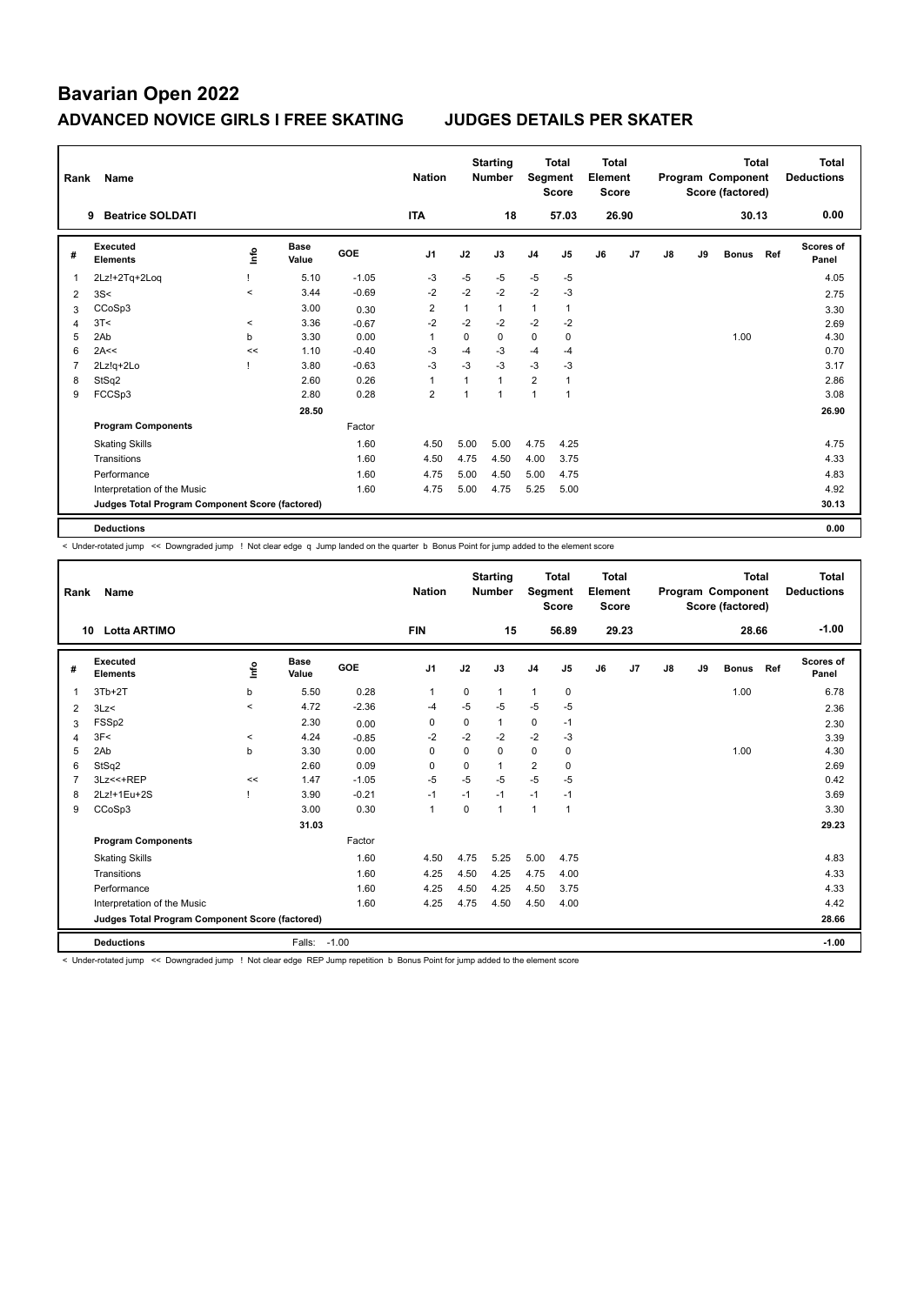| Rank           | Name                                            |      |                      |            | <b>Nation</b>  |      | <b>Starting</b><br><b>Number</b> |                | <b>Total</b><br>Segment<br><b>Score</b> | <b>Total</b><br>Element<br><b>Score</b> |       |               |    | <b>Total</b><br>Program Component<br>Score (factored) |     | Total<br><b>Deductions</b> |
|----------------|-------------------------------------------------|------|----------------------|------------|----------------|------|----------------------------------|----------------|-----------------------------------------|-----------------------------------------|-------|---------------|----|-------------------------------------------------------|-----|----------------------------|
|                | <b>Berenice VOUILLON</b><br>11                  |      |                      |            | <b>FRA</b>     |      | 13                               |                | 55.72                                   |                                         | 27.73 |               |    | 27.99                                                 |     | 0.00                       |
| #              | Executed<br><b>Elements</b>                     | ١nfo | <b>Base</b><br>Value | <b>GOE</b> | J <sub>1</sub> | J2   | J3                               | J <sub>4</sub> | J <sub>5</sub>                          | J6                                      | J7    | $\mathsf{J}8$ | J9 | <b>Bonus</b>                                          | Ref | Scores of<br>Panel         |
|                | 2Ab                                             | b    | 3.30                 | 0.33       | 1              | 1    | $\mathbf{1}$                     | $\mathbf{1}$   | $\mathbf{1}$                            |                                         |       |               |    | 1.00                                                  |     | 4.63                       |
| $\overline{2}$ | $2Lz!+2T$                                       |      | 3.40                 | $-0.21$    | $-1$           | $-1$ | $-1$                             | $-1$           | 0                                       |                                         |       |               |    |                                                       |     | 3.19                       |
| 3              | $2F+2T+2Lo$                                     |      | 4.80                 | 0.00       | $\Omega$       | 0    | 0                                | 0              | 0                                       |                                         |       |               |    |                                                       |     | 4.80                       |
| 4              | 2A                                              |      | 3.30                 | 0.11       | 1              | 0    | $\mathbf{1}$                     | $\mathbf 0$    | $\mathbf 0$                             |                                         |       |               |    |                                                       |     | 3.41                       |
| 5              | FSSp3                                           |      | 2.60                 | 0.26       | 1              | 1    | $\mathbf{1}$                     | 1              | $\overline{\phantom{a}}$                |                                         |       |               |    |                                                       |     | 2.86                       |
| 6              | StSq2                                           |      | 2.60                 | 0.09       | 0              | 1    | 0                                | 0              | 1                                       |                                         |       |               |    |                                                       |     | 2.69                       |
| 7              | CCoSp3                                          |      | 3.00                 | 0.00       | $-1$           | 0    | $\mathbf 0$                      | $\mathbf 0$    | 0                                       |                                         |       |               |    |                                                       |     | 3.00                       |
| 8              | 2Lze                                            | e    | 1.68                 | $-0.39$    | $-2$           | $-2$ | $-2$                             | $-3$           | $-3$                                    |                                         |       |               |    |                                                       |     | 1.29                       |
| 9              | 2F                                              |      | 1.80                 | 0.06       | 0              | 0    | $\mathbf{1}$                     | $\mathbf 0$    | $\overline{1}$                          |                                         |       |               |    |                                                       |     | 1.86                       |
|                |                                                 |      | 26.48                |            |                |      |                                  |                |                                         |                                         |       |               |    |                                                       |     | 27.73                      |
|                | <b>Program Components</b>                       |      |                      | Factor     |                |      |                                  |                |                                         |                                         |       |               |    |                                                       |     |                            |
|                | <b>Skating Skills</b>                           |      |                      | 1.60       | 4.25           | 4.50 | 4.75                             | 4.50           | 4.50                                    |                                         |       |               |    |                                                       |     | 4.50                       |
|                | Transitions                                     |      |                      | 1.60       | 4.25           | 4.25 | 4.50                             | 4.50           | 4.25                                    |                                         |       |               |    |                                                       |     | 4.33                       |
|                | Performance                                     |      |                      | 1.60       | 4.00           | 4.50 | 4.50                             | 4.50           | 4.00                                    |                                         |       |               |    |                                                       |     | 4.33                       |
|                | Interpretation of the Music                     |      |                      | 1.60       | 4.00           | 4.50 | 4.50                             | 4.25           | 4.25                                    |                                         |       |               |    |                                                       |     | 4.33                       |
|                | Judges Total Program Component Score (factored) |      |                      |            |                |      |                                  |                |                                         |                                         |       |               |    |                                                       |     | 27.99                      |
|                | <b>Deductions</b>                               |      |                      |            |                |      |                                  |                |                                         |                                         |       |               |    |                                                       |     | 0.00                       |

e Wrong edge ! Not clear edge b Bonus Point for jump added to the element score

| Rank           | Name                                            |    |                      |         | <b>Nation</b>  |                | <b>Starting</b><br><b>Number</b> | Segment        | <b>Total</b><br><b>Score</b> | <b>Total</b><br>Element<br><b>Score</b> |       |    |    | <b>Total</b><br>Program Component<br>Score (factored) |     | <b>Total</b><br><b>Deductions</b> |
|----------------|-------------------------------------------------|----|----------------------|---------|----------------|----------------|----------------------------------|----------------|------------------------------|-----------------------------------------|-------|----|----|-------------------------------------------------------|-----|-----------------------------------|
| 12             | <b>Katharina VIALICHKA</b>                      |    |                      |         | <b>GER</b>     |                | 14                               |                | 55.16                        |                                         | 25.82 |    |    | 29.34                                                 |     | 0.00                              |
| #              | Executed<br><b>Elements</b>                     | ١m | <b>Base</b><br>Value | GOE     | J <sub>1</sub> | J2             | J3                               | J <sub>4</sub> | J5                           | J6                                      | J7    | J8 | J9 | <b>Bonus</b>                                          | Ref | <b>Scores of</b><br>Panel         |
| 1              | 2Ab                                             | b  | 3.30                 | $-1.10$ | $-3$           | $-5$           | $-3$                             | $-4$           | $-2$                         |                                         |       |    |    | 1.00                                                  |     | 3.20                              |
| 2              | 2Lz!+1Eu+2Fq                                    |    | 4.40                 | $-0.63$ | $-1$           | $-3$           | $-3$                             | $-3$           | -3                           |                                         |       |    |    |                                                       |     | 3.77                              |
| 3              | $2T+2T$                                         |    | 2.60                 | $-0.04$ | $-1$           | $\Omega$       | $-1$                             | $\mathbf 0$    | 0                            |                                         |       |    |    |                                                       |     | 2.56                              |
| 4              | 2F                                              |    | 1.80                 | 0.12    | $\mathbf 1$    |                | 0                                | 0              |                              |                                         |       |    |    |                                                       |     | 1.92                              |
| 5              | CCoSp3                                          |    | 3.00                 | 0.30    | $\overline{2}$ |                | 1                                | $\mathbf{1}$   | $\mathbf 1$                  |                                         |       |    |    |                                                       |     | 3.30                              |
| 6              | StSq2                                           |    | 2.60                 | 0.35    | $\overline{2}$ | $\overline{1}$ | 1                                | $\overline{2}$ | $-1$                         |                                         |       |    |    |                                                       |     | 2.95                              |
| $\overline{7}$ | 2A                                              |    | 3.30                 | 0.33    | 1              |                | $\Omega$                         | $\mathbf{1}$   | $\mathbf 1$                  |                                         |       |    |    |                                                       |     | 3.63                              |
| 8              | 2Lz!                                            |    | 2.10                 | $-0.14$ | $-1$           | $-1$           | $-1$                             | 0              | $\Omega$                     |                                         |       |    |    |                                                       |     | 1.96                              |
| 9              | FSSp2                                           |    | 2.30                 | 0.23    | $\mathbf{1}$   | 1              | 1                                | $\mathbf 0$    | $\overline{1}$               |                                         |       |    |    |                                                       |     | 2.53                              |
|                |                                                 |    | 25.40                |         |                |                |                                  |                |                              |                                         |       |    |    |                                                       |     | 25.82                             |
|                | <b>Program Components</b>                       |    |                      | Factor  |                |                |                                  |                |                              |                                         |       |    |    |                                                       |     |                                   |
|                | <b>Skating Skills</b>                           |    |                      | 1.60    | 4.50           | 4.50           | 4.75                             | 4.50           | 4.50                         |                                         |       |    |    |                                                       |     | 4.50                              |
|                | Transitions                                     |    |                      | 1.60    | 5.00           | 4.25           | 4.50                             | 4.50           | 4.00                         |                                         |       |    |    |                                                       |     | 4.42                              |
|                | Performance                                     |    |                      | 1.60    | 4.75           | 4.50           | 4.50                             | 4.75           | 4.75                         |                                         |       |    |    |                                                       |     | 4.67                              |
|                | Interpretation of the Music                     |    |                      | 1.60    | 5.00           | 4.75           | 4.75                             | 4.50           | 4.75                         |                                         |       |    |    |                                                       |     | 4.75                              |
|                | Judges Total Program Component Score (factored) |    |                      |         |                |                |                                  |                |                              |                                         |       |    |    |                                                       |     | 29.34                             |
|                | <b>Deductions</b>                               |    |                      |         |                |                |                                  |                |                              |                                         |       |    |    |                                                       |     | 0.00                              |

! Not clear edge q Jump landed on the quarter b Bonus Point for jump added to the element score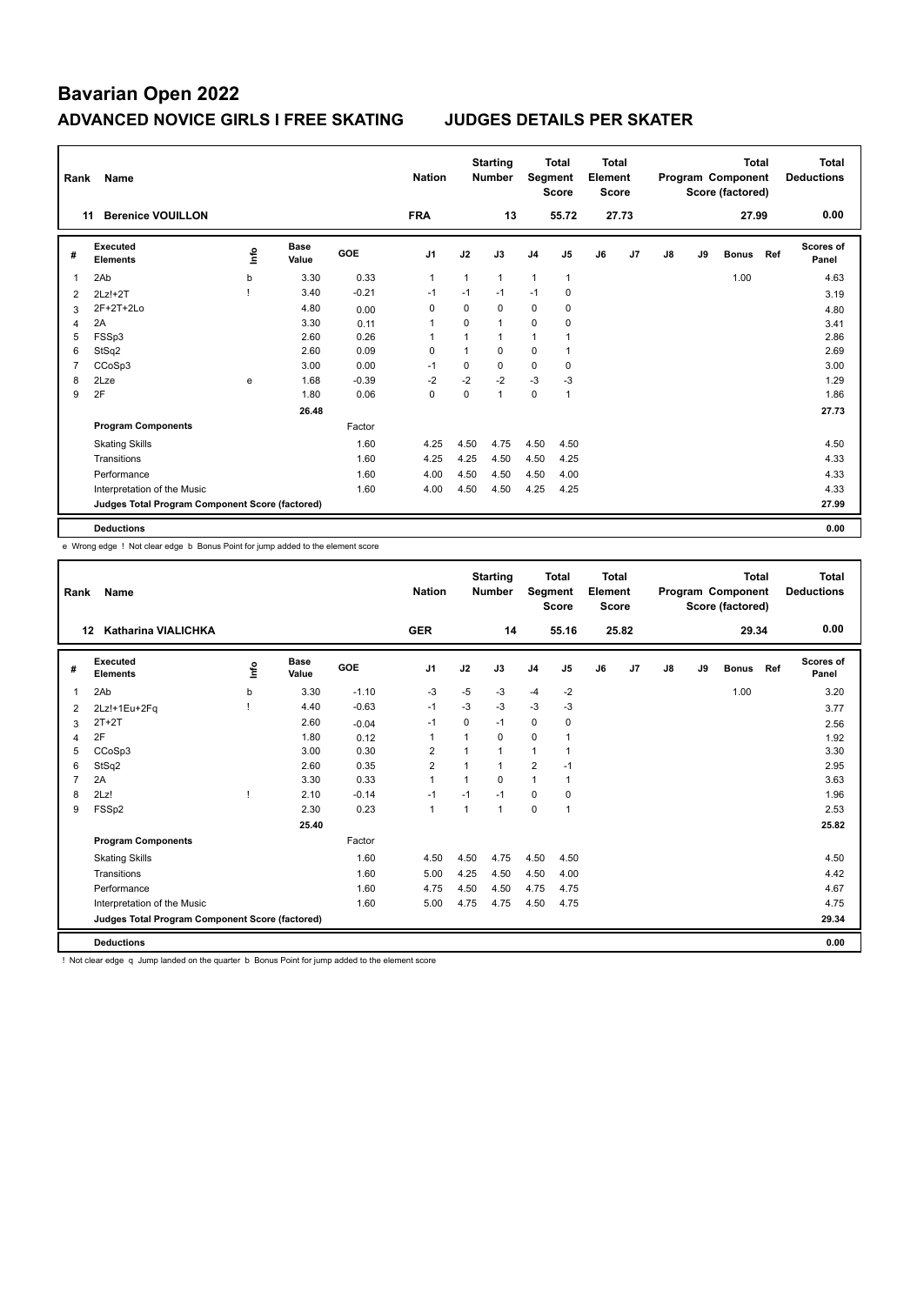| Rank           | Name                                            |    | <b>Nation</b>        |            | <b>Starting</b><br><b>Number</b> | Segment      | <b>Total</b><br><b>Score</b> | Total<br>Element<br><b>Score</b> |                |    |       | <b>Total</b><br>Program Component<br>Score (factored) |    | <b>Total</b><br><b>Deductions</b> |     |                           |
|----------------|-------------------------------------------------|----|----------------------|------------|----------------------------------|--------------|------------------------------|----------------------------------|----------------|----|-------|-------------------------------------------------------|----|-----------------------------------|-----|---------------------------|
|                | <b>Sasha TANDOGAN</b><br>13                     |    |                      |            | <b>GER</b>                       |              | 12                           |                                  | 54.62          |    | 27.19 |                                                       |    | 28.93                             |     | $-1.50$                   |
| #              | Executed<br><b>Elements</b>                     | ۴ů | <b>Base</b><br>Value | <b>GOE</b> | J <sub>1</sub>                   | J2           | J3                           | J <sub>4</sub>                   | J <sub>5</sub> | J6 | J7    | J8                                                    | J9 | <b>Bonus</b>                      | Ref | <b>Scores of</b><br>Panel |
| 1              | 3Lz                                             |    | 5.90                 | $-2.95$    | $-5$                             | $-5$         | $-5$                         | $-5$                             | $-5$           |    |       |                                                       |    |                                   |     | 2.95                      |
| 2              | 3T                                              |    | 4.20                 | $-2.10$    | $-5$                             | $-5$         | $-5$                         | $-5$                             | $-5$           |    |       |                                                       |    |                                   |     | 2.10                      |
| 3              | FCSp3                                           |    | 2.80                 | 0.09       | 0                                | $\Omega$     | $\mathbf{1}$                 | 0                                | $\mathbf{1}$   |    |       |                                                       |    |                                   |     | 2.89                      |
| $\overline{4}$ | 2Ab+1Lo+2Lo                                     | b  | 5.50                 | 0.11       | $\Omega$                         | $\Omega$     | $\Omega$                     | 1                                | $\mathbf{1}$   |    |       |                                                       |    | 1.00                              |     | 6.61                      |
| 5              | 2Lz                                             |    | 2.10                 | 0.00       | $\Omega$                         | $\Omega$     | $\Omega$                     | 0                                | 0              |    |       |                                                       |    |                                   |     | 2.10                      |
| 6              | StSq2                                           |    | 2.60                 | 0.00       | -1                               | $\Omega$     | $\Omega$                     | $\mathbf 0$                      | $\mathbf 0$    |    |       |                                                       |    |                                   |     | 2.60                      |
| 7              | 2A                                              |    | 3.30                 | $-1.43$    | $-4$                             | $-5$         | -4                           | $-5$                             | $-1$           |    |       |                                                       |    |                                   |     | 1.87                      |
| 8              | $2Lz+2T$                                        |    | 3.40                 | $-0.63$    | $-2$                             | $-3$         | $-3$                         | $-3$                             | -3             |    |       |                                                       |    |                                   |     | 2.77                      |
| 9              | CCoSp3                                          |    | 3.00                 | 0.30       | $\overline{2}$                   | $\mathbf{1}$ | $\mathbf{1}$                 | $\mathbf{1}$                     | $\overline{1}$ |    |       |                                                       |    |                                   |     | 3.30                      |
|                |                                                 |    | 32.80                |            |                                  |              |                              |                                  |                |    |       |                                                       |    |                                   |     | 27.19                     |
|                | <b>Program Components</b>                       |    |                      | Factor     |                                  |              |                              |                                  |                |    |       |                                                       |    |                                   |     |                           |
|                | <b>Skating Skills</b>                           |    |                      | 1.60       | 4.50                             | 4.75         | 5.00                         | 4.50                             | 5.00           |    |       |                                                       |    |                                   |     | 4.75                      |
|                | Transitions                                     |    |                      | 1.60       | 4.50                             | 4.50         | 4.50                         | 4.25                             | 4.75           |    |       |                                                       |    |                                   |     | 4.50                      |
|                | Performance                                     |    |                      | 1.60       | 4.25                             | 4.50         | 4.50                         | 4.25                             | 4.25           |    |       |                                                       |    |                                   |     | 4.33                      |
|                | Interpretation of the Music                     |    |                      | 1.60       | 4.50                             | 4.50         | 4.75                         | 4.25                             | 4.50           |    |       |                                                       |    |                                   |     | 4.50                      |
|                | Judges Total Program Component Score (factored) |    |                      |            |                                  |              |                              |                                  |                |    |       |                                                       |    |                                   |     | 28.93                     |
|                | <b>Deductions</b>                               |    | Falls:               | $-1.50$    |                                  |              |                              |                                  |                |    |       |                                                       |    |                                   |     | $-1.50$                   |

b Bonus Point for jump added to the element score

| Rank | Name                                            |             | <b>Nation</b> |        | <b>Starting</b><br><b>Number</b> | Segment      | <b>Total</b><br><b>Score</b> | <b>Total</b><br>Element<br><b>Score</b> |              |    |       | <b>Total</b><br>Program Component<br>Score (factored) |    | <b>Total</b><br><b>Deductions</b> |     |                    |
|------|-------------------------------------------------|-------------|---------------|--------|----------------------------------|--------------|------------------------------|-----------------------------------------|--------------|----|-------|-------------------------------------------------------|----|-----------------------------------|-----|--------------------|
|      | <b>Anna HABERLING</b><br>14                     |             |               |        | <b>GER</b>                       |              | 11                           |                                         | 53.89        |    | 26.95 |                                                       |    | 26.94                             |     | 0.00               |
| #    | Executed<br><b>Elements</b>                     | <u>lnfo</u> | Base<br>Value | GOE    | J <sub>1</sub>                   | J2           | J3                           | J <sub>4</sub>                          | J5           | J6 | J7    | J8                                                    | J9 | <b>Bonus</b>                      | Ref | Scores of<br>Panel |
| 1    | 2Ab                                             | b           | 3.30          | 0.00   | 0                                | 0            | 0                            | $\mathbf 0$                             | 0            |    |       |                                                       |    | 1.00                              |     | 4.30               |
| 2    | $2Lz+2T$                                        |             | 3.40          | 0.00   | 0                                | $\Omega$     | $\Omega$                     | $\mathbf 0$                             | 0            |    |       |                                                       |    |                                   |     | 3.40               |
| 3    | 2F+1Eu+2S                                       |             | 3.60          | 0.00   | $\mathbf 0$                      | 1            | 0                            | 0                                       | 0            |    |       |                                                       |    |                                   |     | 3.60               |
| 4    | FSSp3                                           |             | 2.60          | 0.00   | $\Omega$                         | $\Omega$     | $\Omega$                     | $\Omega$                                | $\Omega$     |    |       |                                                       |    |                                   |     | 2.60               |
| 5    | 2A                                              |             | 3.30          | 0.33   | $\overline{1}$                   | 1            | 1                            | $\mathbf{1}$                            | 1            |    |       |                                                       |    |                                   |     | 3.63               |
| 6    | 2Lo                                             |             | 1.70          | 0.00   | $\Omega$                         | $\Omega$     | $\Omega$                     | $\Omega$                                | 1            |    |       |                                                       |    |                                   |     | 1.70               |
| 7    | StSq2                                           |             | 2.60          | 0.00   | $\mathbf 0$                      | 1            | $\Omega$                     | 0                                       | 0            |    |       |                                                       |    |                                   |     | 2.60               |
| 8    | 2F                                              |             | 1.80          | 0.12   | $\overline{1}$                   |              | $\Omega$                     | $\Omega$                                | 1            |    |       |                                                       |    |                                   |     | 1.92               |
| 9    | CCoSp3                                          |             | 3.00          | 0.20   | $\mathbf 0$                      | $\mathbf{1}$ | $\Omega$                     | $\mathbf{1}$                            | $\mathbf{1}$ |    |       |                                                       |    |                                   |     | 3.20               |
|      |                                                 |             | 25.30         |        |                                  |              |                              |                                         |              |    |       |                                                       |    |                                   |     | 26.95              |
|      | <b>Program Components</b>                       |             |               | Factor |                                  |              |                              |                                         |              |    |       |                                                       |    |                                   |     |                    |
|      | <b>Skating Skills</b>                           |             |               | 1.60   | 4.25                             | 4.50         | 4.50                         | 4.25                                    | 4.25         |    |       |                                                       |    |                                   |     | 4.33               |
|      | Transitions                                     |             |               | 1.60   | 4.00                             | 4.25         | 4.25                         | 4.25                                    | 3.75         |    |       |                                                       |    |                                   |     | 4.17               |
|      | Performance                                     |             |               | 1.60   | 4.00                             | 4.50         | 4.50                         | 4.00                                    | 3.75         |    |       |                                                       |    |                                   |     | 4.17               |
|      | Interpretation of the Music                     |             |               | 1.60   | 3.75                             | 4.50         | 4.50                         | 4.00                                    | 4.00         |    |       |                                                       |    |                                   |     | 4.17               |
|      | Judges Total Program Component Score (factored) |             |               |        |                                  |              |                              |                                         |              |    |       |                                                       |    |                                   |     | 26.94              |
|      | <b>Deductions</b>                               |             |               |        |                                  |              |                              |                                         |              |    |       |                                                       |    |                                   |     | 0.00               |

b Bonus Point for jump added to the element score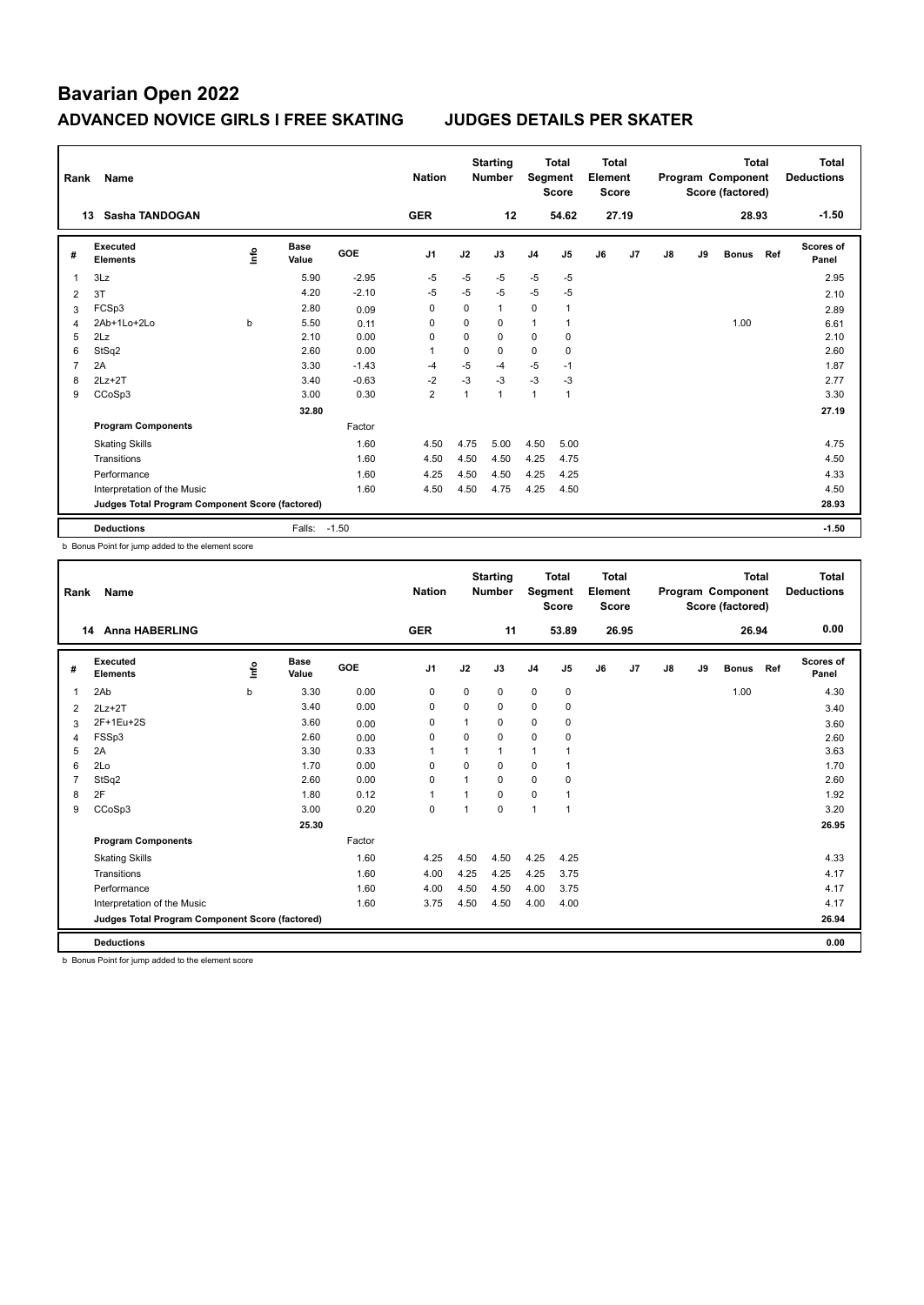| Rank           | Name                                            |                          | <b>Nation</b>        |            | <b>Starting</b><br><b>Number</b> | Segment  | <b>Total</b><br><b>Score</b> | Total<br>Element<br><b>Score</b> |              |    |       | <b>Total</b><br>Program Component<br>Score (factored) |    | <b>Total</b><br><b>Deductions</b> |     |                    |
|----------------|-------------------------------------------------|--------------------------|----------------------|------------|----------------------------------|----------|------------------------------|----------------------------------|--------------|----|-------|-------------------------------------------------------|----|-----------------------------------|-----|--------------------|
|                | <b>Amanda ESKELIN</b><br>15                     |                          |                      |            | <b>FIN</b>                       |          | 17                           |                                  | 53.38        |    | 25.95 |                                                       |    | 28.93                             |     | $-1.50$            |
| #              | Executed<br><b>Elements</b>                     | ۴ů                       | <b>Base</b><br>Value | <b>GOE</b> | J <sub>1</sub>                   | J2       | J3                           | J <sub>4</sub>                   | J5           | J6 | J7    | J8                                                    | J9 | <b>Bonus</b>                      | Ref | Scores of<br>Panel |
| 1              | 3T<                                             | $\overline{\phantom{0}}$ | 3.36                 | $-1.68$    | $-5$                             | $-5$     | $-5$                         | $-5$                             | $-5$         |    |       |                                                       |    |                                   |     | 1.68               |
| 2              | 3Lz!q                                           |                          | 5.90                 | $-2.95$    | $-5$                             | $-5$     | $-5$                         | $-5$                             | $-5$         |    |       |                                                       |    |                                   |     | 2.95               |
| 3              | FSSp2                                           |                          | 2.30                 | 0.00       | $\Omega$                         | $-1$     | $\Omega$                     | 0                                | $\mathbf{1}$ |    |       |                                                       |    |                                   |     | 2.30               |
| 4              | 3S                                              |                          | 4.30                 | $-2.15$    | $-5$                             | $-5$     | $-5$                         | $-5$                             | $-5$         |    |       |                                                       |    |                                   |     | 2.15               |
| 5              | 2Ab+1Eu+2F                                      | b                        | 5.60                 | 0.00       | $\Omega$                         | $\Omega$ | $\Omega$                     | 0                                | 0            |    |       |                                                       |    | 1.00                              |     | 6.60               |
| 6              | 2A                                              |                          | 3.30                 | $-0.44$    | $-1$                             | $-2$     | $-1$                         | $-3$                             | $-1$         |    |       |                                                       |    |                                   |     | 2.86               |
| $\overline{7}$ | $2F+2Tq$                                        | q                        | 3.10                 | $-0.54$    | $-3$                             | $-3$     | $-3$                         | $-2$                             | -3           |    |       |                                                       |    |                                   |     | 2.56               |
| 8              | StSq2                                           |                          | 2.60                 | 0.00       | $\Omega$                         | $\Omega$ | $\Omega$                     | 0                                | 0            |    |       |                                                       |    |                                   |     | 2.60               |
| 9              | CCoSp3V                                         |                          | 2.25                 | 0.00       | $\Omega$                         | $\Omega$ | $\overline{ }$               | $\Omega$                         | 0            |    |       |                                                       |    |                                   |     | 2.25               |
|                |                                                 |                          | 32.71                |            |                                  |          |                              |                                  |              |    |       |                                                       |    |                                   |     | 25.95              |
|                | <b>Program Components</b>                       |                          |                      | Factor     |                                  |          |                              |                                  |              |    |       |                                                       |    |                                   |     |                    |
|                | <b>Skating Skills</b>                           |                          |                      | 1.60       | 4.25                             | 4.75     | 5.00                         | 5.00                             | 4.75         |    |       |                                                       |    |                                   |     | 4.83               |
|                | Transitions                                     |                          |                      | 1.60       | 4.00                             | 4.50     | 4.50                         | 4.75                             | 4.50         |    |       |                                                       |    |                                   |     | 4.50               |
|                | Performance                                     |                          |                      | 1.60       | 4.00                             | 4.50     | 4.25                         | 4.50                             | 4.00         |    |       |                                                       |    |                                   |     | 4.25               |
|                | Interpretation of the Music                     |                          |                      | 1.60       | 4.00                             | 4.50     | 4.75                         | 4.50                             | 4.50         |    |       |                                                       |    |                                   |     | 4.50               |
|                | Judges Total Program Component Score (factored) |                          |                      |            |                                  |          |                              |                                  |              |    |       |                                                       |    |                                   |     | 28.93              |
|                | <b>Deductions</b>                               |                          | Falls:               | $-1.50$    |                                  |          |                              |                                  |              |    |       |                                                       |    |                                   |     | $-1.50$            |

< Under-rotated jump ! Not clear edge q Jump landed on the quarter b Bonus Point for jump added to the element score

| Rank | <b>Name</b>                                     |       | <b>Nation</b>        |         | <b>Starting</b><br><b>Number</b> | Segment  | <b>Total</b><br><b>Score</b> | Total<br>Element<br><b>Score</b> |                |    |       | <b>Total</b><br>Program Component<br>Score (factored) |    | <b>Total</b><br><b>Deductions</b> |     |                           |
|------|-------------------------------------------------|-------|----------------------|---------|----------------------------------|----------|------------------------------|----------------------------------|----------------|----|-------|-------------------------------------------------------|----|-----------------------------------|-----|---------------------------|
| 16   | <b>Hoshiyo RAASCH</b>                           |       |                      |         | <b>GER</b>                       |          | 10                           |                                  | 53.15          |    | 26.42 |                                                       |    | 27.73                             |     | $-1.00$                   |
| #    | Executed<br><b>Elements</b>                     | lnfo  | <b>Base</b><br>Value | GOE     | J <sub>1</sub>                   | J2       | J3                           | J <sub>4</sub>                   | J5             | J6 | J7    | J8                                                    | J9 | <b>Bonus</b>                      | Ref | <b>Scores of</b><br>Panel |
| 1    | $2A < +2T$                                      | $\,<$ | 3.94                 | $-0.53$ | $-2$                             | $-2$     | 0                            | $-2$                             | $-2$           |    |       |                                                       |    |                                   |     | 3.41                      |
| 2    | 3S<                                             | $\,<$ | 3.44                 | $-1.72$ | -5                               | $-5$     | $-5$                         | $-5$                             | $-5$           |    |       |                                                       |    |                                   |     | 1.72                      |
| 3    | 3Tb                                             | b     | 4.20                 | 0.00    | 0                                | $\Omega$ | 0                            | $\mathbf 0$                      | 1              |    |       |                                                       |    | 1.00                              |     | 5.20                      |
| 4    | FCSp3                                           |       | 2.80                 | 0.37    | 2                                | 1        | 0                            | $\overline{2}$                   |                |    |       |                                                       |    |                                   |     | 3.17                      |
| 5    | 2A<                                             | $\,<$ | 2.64                 | $-1.32$ | $-5$                             | $-5$     | $-5$                         | $-5$                             | $-5$           |    |       |                                                       |    |                                   |     | 1.32                      |
| 6    | 2F                                              |       | 1.80                 | 0.12    | $\Omega$                         | 1        | 1                            | $\mathbf 0$                      | 1              |    |       |                                                       |    |                                   |     | 1.92                      |
|      | StSq3                                           |       | 3.30                 | 0.00    | $\Omega$                         | $\Omega$ | $\Omega$                     | $\mathbf{1}$                     | $\Omega$       |    |       |                                                       |    |                                   |     | 3.30                      |
| 8    | 2F+2T+2Lo<<                                     | <<    | 3.60                 | $-0.72$ | $-4$                             | $-3$     | $-5$                         | $-5$                             | $-3$           |    |       |                                                       |    |                                   |     | 2.88                      |
| 9    | CCoSp3                                          |       | 3.00                 | 0.50    | $\overline{2}$                   | 1        | 1                            | $\overline{2}$                   | $\overline{2}$ |    |       |                                                       |    |                                   |     | 3.50                      |
|      |                                                 |       | 28.72                |         |                                  |          |                              |                                  |                |    |       |                                                       |    |                                   |     | 26.42                     |
|      | <b>Program Components</b>                       |       |                      | Factor  |                                  |          |                              |                                  |                |    |       |                                                       |    |                                   |     |                           |
|      | <b>Skating Skills</b>                           |       |                      | 1.60    | 4.25                             | 4.50     | 4.75                         | 4.50                             | 4.50           |    |       |                                                       |    |                                   |     | 4.50                      |
|      | Transitions                                     |       |                      | 1.60    | 4.25                             | 4.25     | 4.25                         | 4.00                             | 4.25           |    |       |                                                       |    |                                   |     | 4.25                      |
|      | Performance                                     |       |                      | 1.60    | 4.00                             | 4.50     | 4.25                         | 4.25                             | 4.25           |    |       |                                                       |    |                                   |     | 4.25                      |
|      | Interpretation of the Music                     |       |                      | 1.60    | 4.00                             | 4.75     | 4.00                         | 4.50                             | 4.50           |    |       |                                                       |    |                                   |     | 4.33                      |
|      | Judges Total Program Component Score (factored) |       |                      |         |                                  |          |                              |                                  |                |    |       |                                                       |    |                                   |     | 27.73                     |
|      | <b>Deductions</b>                               |       | Falls: -1.00         |         |                                  |          |                              |                                  |                |    |       |                                                       |    |                                   |     | $-1.00$                   |

< Under-rotated jump << Downgraded jump b Bonus Point for jump added to the element score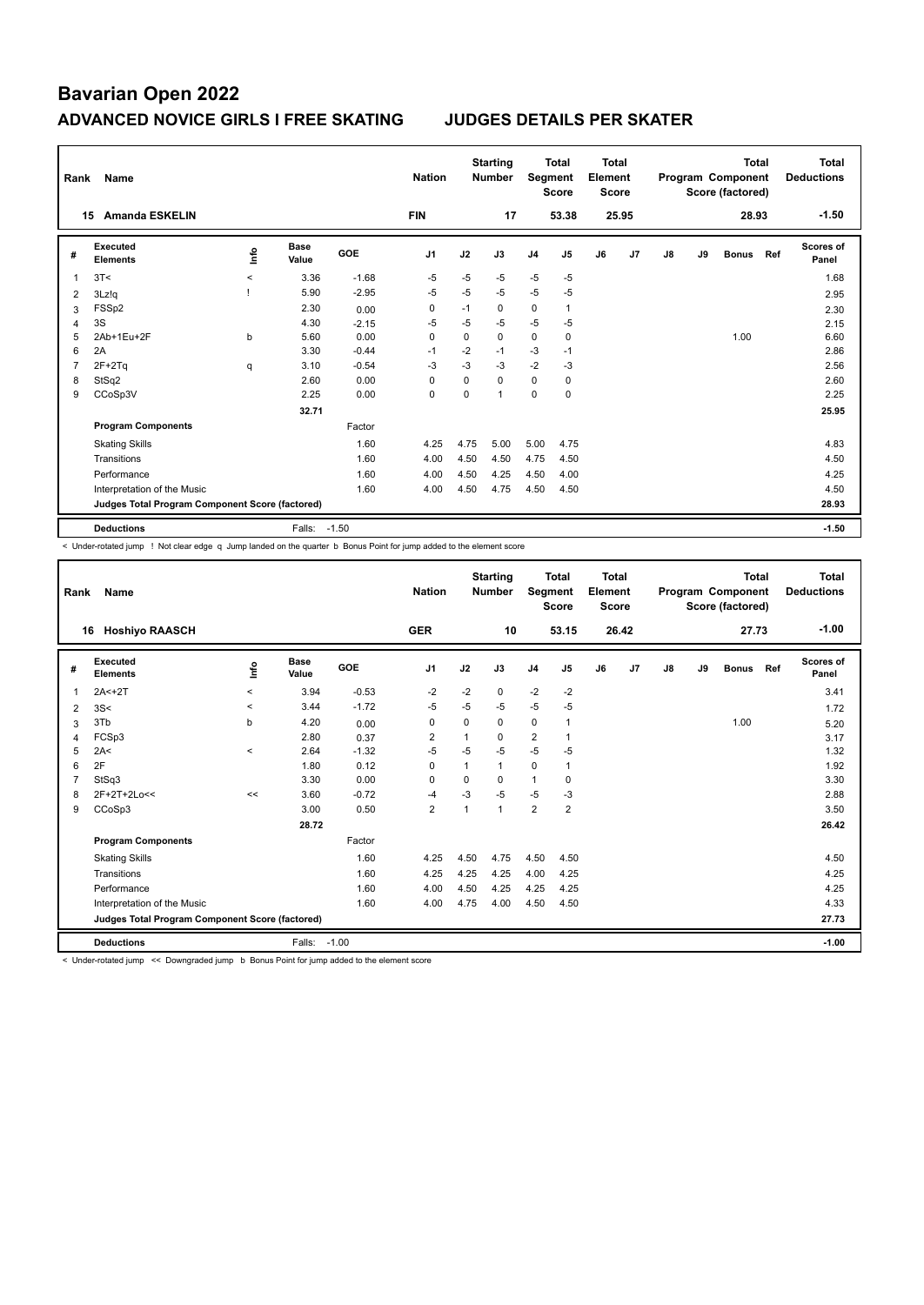| Rank                | Name                                            |                          |                      |                 | <b>Nation</b>     |                      | <b>Starting</b><br><b>Number</b> |              | <b>Total</b><br>Segment<br><b>Score</b> | <b>Total</b><br>Element<br><b>Score</b> |       |               |    | <b>Total</b><br>Program Component<br>Score (factored) |     | <b>Total</b><br><b>Deductions</b> |
|---------------------|-------------------------------------------------|--------------------------|----------------------|-----------------|-------------------|----------------------|----------------------------------|--------------|-----------------------------------------|-----------------------------------------|-------|---------------|----|-------------------------------------------------------|-----|-----------------------------------|
|                     | 17 Louane WOLF                                  |                          |                      |                 | <b>FRA</b>        |                      | $\overline{7}$                   |              | 50.05                                   |                                         | 22.72 |               |    | 27.33                                                 |     | 0.00                              |
| #                   | <b>Executed</b><br><b>Elements</b>              | lnfo                     | <b>Base</b><br>Value | GOE             | J <sub>1</sub>    | J2                   | J3                               | J4           | J5                                      | J6                                      | J7    | $\mathsf{J}8$ | J9 |                                                       | Ref | <b>Scores of</b><br>Panel         |
| $\mathbf{1}$        | 2Lo                                             |                          | 1.70                 | 0.00            | 0                 | 0                    | 0                                | 0            | $\mathbf{1}$                            |                                         |       |               |    |                                                       |     | 1.70                              |
| $\overline{2}$      | $2F+2T$                                         |                          | 3.10                 | 0.06            | 0                 | 0                    | $\mathbf{1}$                     | 0            | $\mathbf{1}$                            |                                         |       |               |    |                                                       |     | 3.16                              |
| 3                   | 1A+1Eu+2F                                       |                          | 3.40                 | 0.12            | 1                 | 0                    | 0                                | 1            | 1                                       |                                         |       |               |    |                                                       |     | 3.52                              |
| $\overline{4}$      | FSSp1                                           |                          | 2.00                 | 0.00            | 0                 | 0                    | $\mathbf 0$                      | 0            | 0                                       |                                         |       |               |    |                                                       |     | 2.00                              |
| 5                   | 2Lz                                             |                          | 2.10                 | 0.07            | 0                 | 1                    | $\mathbf 0$                      | 0            | $\mathbf{1}$                            |                                         |       |               |    |                                                       |     | 2.17                              |
| 6                   | 2Lo                                             |                          | 1.70                 | 0.17            | 1                 | $\mathbf 0$          | $\mathbf{1}$                     | 1            | 1                                       |                                         |       |               |    |                                                       |     | 1.87                              |
| $\overline{7}$      | 2Lz                                             |                          | 2.10                 | 0.21            | 1                 | 0                    | $\mathbf{1}$                     | 1            | $\mathbf{1}$                            |                                         |       |               |    |                                                       |     | 2.31                              |
| 8                   | StSq2                                           |                          | 2.60                 | 0.09            | 0                 | 0                    | $\mathbf 0$                      | $\mathbf{1}$ | $\mathbf{1}$                            |                                         |       |               |    |                                                       |     | 2.69                              |
| 9                   | CCoSp3                                          |                          | 3.00                 | 0.30            | $\overline{2}$    | $\overline{1}$       | $\mathbf{1}$                     | $\mathbf{1}$ | $-1$                                    |                                         |       |               |    |                                                       |     | 3.30                              |
|                     |                                                 |                          | 21.70                |                 |                   |                      |                                  |              |                                         |                                         |       |               |    |                                                       |     | 22.72                             |
|                     | <b>Program Components</b>                       |                          |                      | Factor          |                   |                      |                                  |              |                                         |                                         |       |               |    |                                                       |     |                                   |
|                     | <b>Skating Skills</b>                           |                          |                      | 1.60            | 4.50              | 4.00                 | 4.75                             | 4.25         | 4.50                                    |                                         |       |               |    |                                                       |     | 4.42                              |
|                     | Transitions                                     |                          |                      | 1.60            | 4.50              | 3.75                 | 4.25                             | 4.00         | 4.00                                    |                                         |       |               |    |                                                       |     | 4.08                              |
|                     | Performance                                     |                          |                      | 1.60            | 4.50              | 4.00                 | 4.50                             | 4.25         | 4.00                                    |                                         |       |               |    |                                                       |     | 4.25                              |
|                     | Interpretation of the Music                     |                          |                      | 1.60            | 4.50              | 4.25                 | 4.50                             | 4.25         | 4.25                                    |                                         |       |               |    |                                                       |     | 4.33                              |
|                     | Judges Total Program Component Score (factored) |                          |                      |                 |                   |                      |                                  |              |                                         |                                         |       |               |    |                                                       |     | 27.33                             |
|                     |                                                 |                          |                      |                 |                   |                      |                                  |              |                                         |                                         |       |               |    |                                                       |     |                                   |
|                     | <b>Deductions</b>                               |                          |                      |                 |                   |                      |                                  |              |                                         |                                         |       |               |    |                                                       |     | 0.00                              |
|                     |                                                 |                          |                      |                 |                   |                      |                                  |              |                                         |                                         |       |               |    |                                                       |     |                                   |
| Rank                | Name                                            |                          |                      |                 | <b>Nation</b>     |                      | <b>Starting</b><br>Number        |              | <b>Total</b><br><b>Segment</b><br>Score | <b>Total</b><br>Element<br>Score        |       |               |    | <b>Total</b><br>Program Component<br>Score (factored) |     | <b>Total</b><br><b>Deductions</b> |
|                     | 18 Frida HERRMANN                               |                          |                      |                 | <b>GER</b>        |                      | 5                                |              | 50.02                                   |                                         | 24.12 |               |    | 26.40                                                 |     | $-0.50$                           |
| #                   | <b>Executed</b><br><b>Elements</b>              | lnfo                     | <b>Base</b><br>Value | GOE             | J <sub>1</sub>    | J2                   | J3                               | J4           | J5                                      | J6                                      | J7    | J8            | J9 | <b>Bonus</b>                                          | Ref | Scores of<br>Panel                |
|                     |                                                 |                          |                      |                 |                   |                      |                                  |              |                                         |                                         |       |               |    |                                                       |     |                                   |
| $\mathbf{1}$        | 2F+2T+1Lo                                       |                          | 3.60                 | 0.06            | $\mathbf{1}$<br>0 | 0<br>$-1$            | 0<br>$-1$                        | 0<br>$-1$    | $\mathbf{1}$<br>$-1$                    |                                         |       |               |    |                                                       |     | 3.66                              |
| $\overline{2}$      | $2Lz+2T$                                        |                          | 3.40                 | $-0.21$         |                   |                      |                                  |              |                                         |                                         |       |               |    |                                                       |     | 3.19                              |
| $\mathbf{3}$        | 2Ab                                             | b                        | 3.30                 | $-0.11$         | 0                 | $\mathbf 0$          | $-1$                             | 0<br>0       | $-1$                                    |                                         |       |               |    | 1.00                                                  |     | 4.19                              |
| $\overline{4}$<br>5 | CCoSp2<br>2A<                                   | $\overline{\phantom{a}}$ | 2.50<br>2.64         | 0.33<br>$-0.53$ | 3<br>$-2$         | $\mathbf{1}$<br>$-2$ | $\mathbf{1}$<br>$-2$             | $-2$         | $\overline{2}$<br>$-2$                  |                                         |       |               |    |                                                       |     | 2.83<br>2.11                      |
| 6                   | 2F                                              |                          | 1.80                 | 0.18            | $\overline{2}$    | $\mathbf{1}$         | $\mathbf{1}$                     | 1            | $\mathbf{1}$                            |                                         |       |               |    |                                                       |     | 1.98                              |
| $\overline{7}$      | StSq2                                           |                          | 2.60                 | 0.17            | $\overline{2}$    | $\mathbf 0$          | $\mathbf{1}$                     | 1            | $\mathbf 0$                             |                                         |       |               |    |                                                       |     | 2.77                              |
| 8                   | 2Lz                                             |                          | 2.10                 | $-1.05$         | $-5$              | $-5$                 | $-5$                             | $-5$         | $-5$                                    |                                         |       |               |    |                                                       |     | 1.05                              |
| 9                   | FSSp3                                           |                          | 2.60                 | $-0.26$         | $-1$              | 0                    | $-1$                             | $-1$         | $-1$                                    |                                         |       |               |    |                                                       |     | 2.34                              |
|                     |                                                 |                          | 24.54                |                 |                   |                      |                                  |              |                                         |                                         |       |               |    |                                                       |     | 24.12                             |
|                     | <b>Program Components</b>                       |                          |                      | Factor          |                   |                      |                                  |              |                                         |                                         |       |               |    |                                                       |     |                                   |
|                     |                                                 |                          |                      |                 |                   |                      |                                  |              |                                         |                                         |       |               |    |                                                       |     |                                   |
|                     | <b>Skating Skills</b>                           |                          |                      | 1.60            | 4.25              | 3.75                 | 4.50                             | 4.25         | 4.00                                    |                                         |       |               |    |                                                       |     | 4.17                              |
|                     | Transitions                                     |                          |                      | 1.60            | 4.00              | 3.50                 | 4.25                             | 3.75         | 3.50                                    |                                         |       |               |    |                                                       |     | 3.75                              |
|                     | Performance                                     |                          |                      | 1.60            | 4.75              | 3.75                 | 4.25                             | 4.25         | 4.25                                    |                                         |       |               |    |                                                       |     | 4.25                              |
|                     | Interpretation of the Music                     |                          |                      | 1.60            | 4.75              | 3.75                 | 4.50                             | 4.25         | 4.25                                    |                                         |       |               |    |                                                       |     | 4.33                              |
|                     | Judges Total Program Component Score (factored) |                          |                      |                 |                   |                      |                                  |              |                                         |                                         |       |               |    |                                                       |     | 26.40                             |

< Under-rotated jump b Bonus Point for jump added to the element score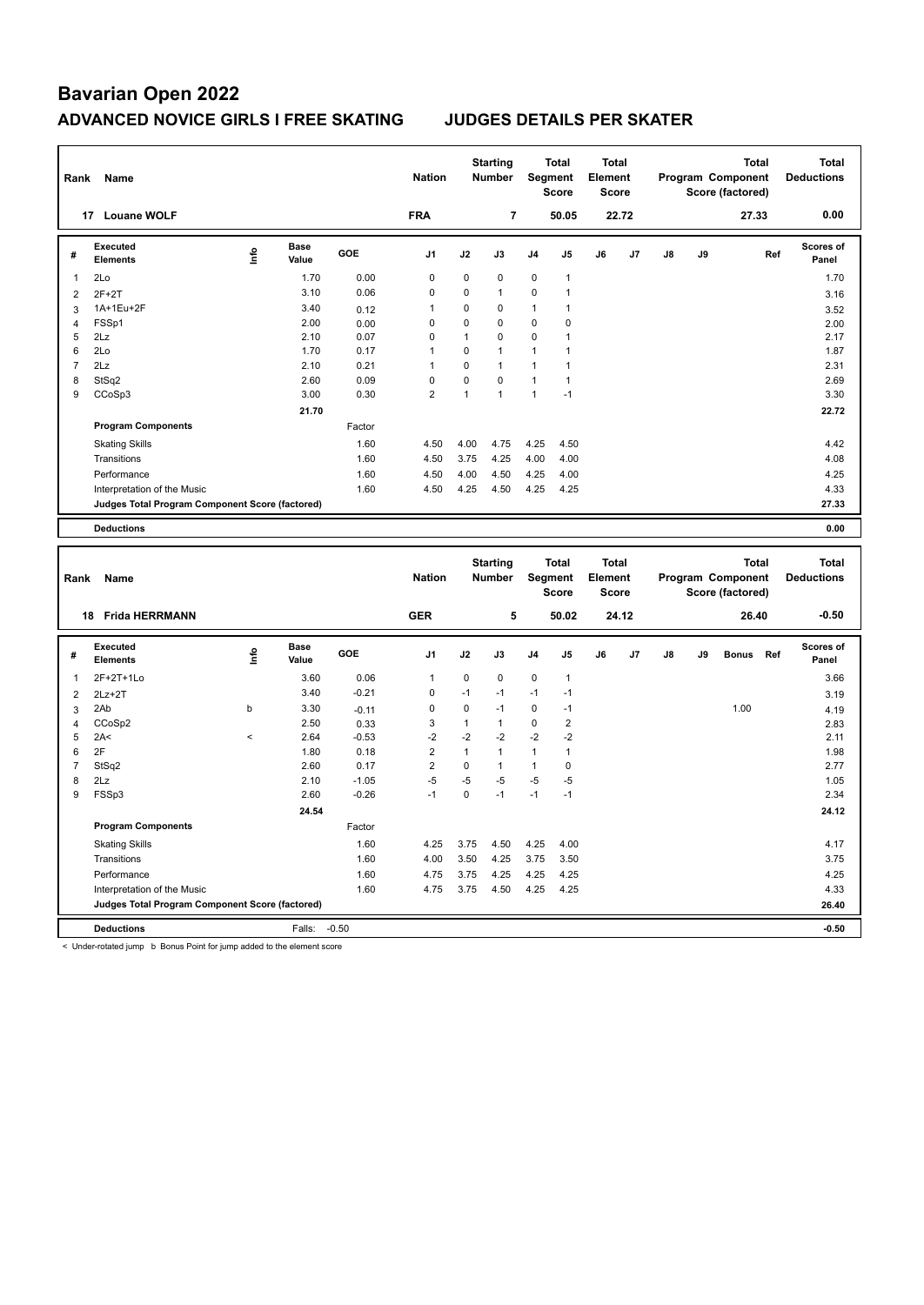| Rank           | Name                                            |         |                      |         | <b>Nation</b>  |             | <b>Starting</b><br><b>Number</b> |                | <b>Total</b><br>Segment<br><b>Score</b> | <b>Total</b><br>Element<br><b>Score</b> |                |               |    | <b>Total</b><br>Program Component<br>Score (factored) | <b>Total</b><br><b>Deductions</b> |
|----------------|-------------------------------------------------|---------|----------------------|---------|----------------|-------------|----------------------------------|----------------|-----------------------------------------|-----------------------------------------|----------------|---------------|----|-------------------------------------------------------|-----------------------------------|
| 19             | <b>Charlotte JENNES</b>                         |         |                      |         | <b>BEL</b>     |             | 8                                |                | 48.97                                   |                                         | 23.07          |               |    | 26.40                                                 | $-0.50$                           |
| #              | Executed<br><b>Elements</b>                     | Info    | <b>Base</b><br>Value | GOE     | J <sub>1</sub> | J2          | J3                               | J <sub>4</sub> | J5                                      | J6                                      | J <sub>7</sub> | $\mathsf{J}8$ | J9 | Ref                                                   | Scores of<br>Panel                |
| 1              | $2A < +2T$                                      | $\prec$ | 3.94                 | $-0.53$ | $-2$           | $-2$        | $-2$                             | $-2$           | $-2$                                    |                                         |                |               |    |                                                       | 3.41                              |
| 2              | 2F+2T+2Lo                                       |         | 4.80                 | 0.00    | 0              | 1           | 0                                | $\mathbf 0$    | 0                                       |                                         |                |               |    |                                                       | 4.80                              |
| 3              | 2Lz                                             |         | 2.10                 | 0.00    | 0              | $\Omega$    | $\Omega$                         | $\mathbf 0$    | 0                                       |                                         |                |               |    |                                                       | 2.10                              |
| 4              | StSq2                                           |         | 2.60                 | $-0.09$ | 0              | $\mathbf 0$ | $-1$                             | $-1$           | 0                                       |                                         |                |               |    |                                                       | 2.51                              |
| 5              | FCSSp3                                          |         | 2.60                 | $-0.17$ | $\Omega$       | $\Omega$    | $-1$                             | $-1$           | $-1$                                    |                                         |                |               |    |                                                       | 2.43                              |
| 6              | 3S<<                                            | <<      | 1.30                 | $-0.65$ | $-5$           | $-5$        | $-5$                             | $-5$           | $-5$                                    |                                         |                |               |    |                                                       | 0.65                              |
| $\overline{7}$ | 2Lz                                             |         | 2.10                 | 0.07    | 0              | $-1$        | 0                                | $\mathbf{1}$   | 1                                       |                                         |                |               |    |                                                       | 2.17                              |
| 8              | 2F                                              |         | 1.80                 | 0.00    | $\Omega$       | $\Omega$    | $\Omega$                         | $\Omega$       | 1                                       |                                         |                |               |    |                                                       | 1.80                              |
| 9              | CCoSp3                                          |         | 3.00                 | 0.20    | $\overline{1}$ | 0           | $\overline{1}$                   | $\Omega$       | $\overline{2}$                          |                                         |                |               |    |                                                       | 3.20                              |
|                |                                                 |         | 24.24                |         |                |             |                                  |                |                                         |                                         |                |               |    |                                                       | 23.07                             |
|                | <b>Program Components</b>                       |         |                      | Factor  |                |             |                                  |                |                                         |                                         |                |               |    |                                                       |                                   |
|                | <b>Skating Skills</b>                           |         |                      | 1.60    | 4.00           | 4.25        | 4.50                             | 4.25           | 4.50                                    |                                         |                |               |    |                                                       | 4.33                              |
|                | Transitions                                     |         |                      | 1.60    | 4.00           | 4.00        | 4.00                             | 4.00           | 4.00                                    |                                         |                |               |    |                                                       | 4.00                              |
|                | Performance                                     |         |                      | 1.60    | 3.75           | 4.25        | 4.00                             | 4.00           | 4.00                                    |                                         |                |               |    |                                                       | 4.00                              |
|                | Interpretation of the Music                     |         |                      | 1.60    | 3.75           | 4.50        | 4.25                             | 4.00           | 4.25                                    |                                         |                |               |    |                                                       | 4.17                              |
|                | Judges Total Program Component Score (factored) |         |                      |         |                |             |                                  |                |                                         |                                         |                |               |    |                                                       | 26.40                             |
|                | <b>Deductions</b>                               |         | Falls:               | $-0.50$ |                |             |                                  |                |                                         |                                         |                |               |    |                                                       | $-0.50$                           |

< Under-rotated jump << Downgraded jump

| Rank           | <b>Name</b>                                     |      |                      |         | <b>Nation</b>  |             | <b>Starting</b><br><b>Number</b> | Segment        | <b>Total</b><br><b>Score</b> | <b>Total</b><br>Element<br><b>Score</b> |       |               |    | <b>Total</b><br>Program Component<br>Score (factored) | <b>Total</b><br><b>Deductions</b> |
|----------------|-------------------------------------------------|------|----------------------|---------|----------------|-------------|----------------------------------|----------------|------------------------------|-----------------------------------------|-------|---------------|----|-------------------------------------------------------|-----------------------------------|
| 20             | <b>Johanna WEBER</b>                            |      |                      |         | <b>GER</b>     |             | 1                                |                | 46.64                        |                                         | 21.94 |               |    | 25.20                                                 | $-0.50$                           |
| #              | Executed<br><b>Elements</b>                     | lnfo | <b>Base</b><br>Value | GOE     | J <sub>1</sub> | J2          | J3                               | J <sub>4</sub> | J5                           | J6                                      | J7    | $\mathsf{J}8$ | J9 | Ref                                                   | Scores of<br>Panel                |
| 1              | 2A<<                                            | <<   | 1.10                 | $-0.55$ | -5             | $-5$        | $-5$                             | $-5$           | $-5$                         |                                         |       |               |    |                                                       | 0.55                              |
| 2              | $2Lz!+2T$                                       |      | 3.40                 | $-0.21$ | $-1$           | $-1$        | $-1$                             | $-1$           | 0                            |                                         |       |               |    |                                                       | 3.19                              |
| 3              | 2F+2Tq+2Lo                                      | q    | 4.80                 | $-0.36$ | $-2$           | $-2$        | $-2$                             | $-2$           | $-1$                         |                                         |       |               |    |                                                       | 4.44                              |
| 4              | FSSp3                                           |      | 2.60                 | 0.17    | -1             | 0           | 1                                | 0              |                              |                                         |       |               |    |                                                       | 2.77                              |
| 5              | 2Lo                                             |      | 1.70                 | 0.00    | 0              | $\mathbf 0$ | 1                                | $\mathbf 0$    | $\mathbf 0$                  |                                         |       |               |    |                                                       | 1.70                              |
| 6              | 2F                                              |      | 1.80                 | 0.00    | $\Omega$       | $\Omega$    | $\mathbf{1}$                     | $\Omega$       | 0                            |                                         |       |               |    |                                                       | 1.80                              |
| $\overline{7}$ | 2Lz!                                            |      | 2.10                 | $-0.21$ | $-1$           | $-1$        | $-1$                             | $-1$           | 0                            |                                         |       |               |    |                                                       | 1.89                              |
| 8              | StSq2                                           |      | 2.60                 | 0.00    | 0              | $\Omega$    | $\Omega$                         | 0              | 0                            |                                         |       |               |    |                                                       | 2.60                              |
| 9              | CCoSp3                                          |      | 3.00                 | 0.00    | 0              | 0           | $\Omega$                         | $\mathbf 0$    | $\mathbf 0$                  |                                         |       |               |    |                                                       | 3.00                              |
|                |                                                 |      | 23.10                |         |                |             |                                  |                |                              |                                         |       |               |    |                                                       | 21.94                             |
|                | <b>Program Components</b>                       |      |                      | Factor  |                |             |                                  |                |                              |                                         |       |               |    |                                                       |                                   |
|                | <b>Skating Skills</b>                           |      |                      | 1.60    | 3.75           | 3.50        | 4.25                             | 4.00           | 4.25                         |                                         |       |               |    |                                                       | 4.00                              |
|                | Transitions                                     |      |                      | 1.60    | 3.75           | 3.25        | 3.75                             | 3.75           | 3.75                         |                                         |       |               |    |                                                       | 3.75                              |
|                | Performance                                     |      |                      | 1.60    | 4.00           | 3.50        | 4.00                             | 4.25           | 4.00                         |                                         |       |               |    |                                                       | 4.00                              |
|                | Interpretation of the Music                     |      |                      | 1.60    | 4.00           | 3.50        | 4.25                             | 4.00           | 4.00                         |                                         |       |               |    |                                                       | 4.00                              |
|                | Judges Total Program Component Score (factored) |      |                      |         |                |             |                                  |                |                              |                                         |       |               |    |                                                       | 25.20                             |
|                | <b>Deductions</b>                               |      | Falls:               | $-0.50$ |                |             |                                  |                |                              |                                         |       |               |    |                                                       | $-0.50$                           |

<< Downgraded jump ! Not clear edge q Jump landed on the quarter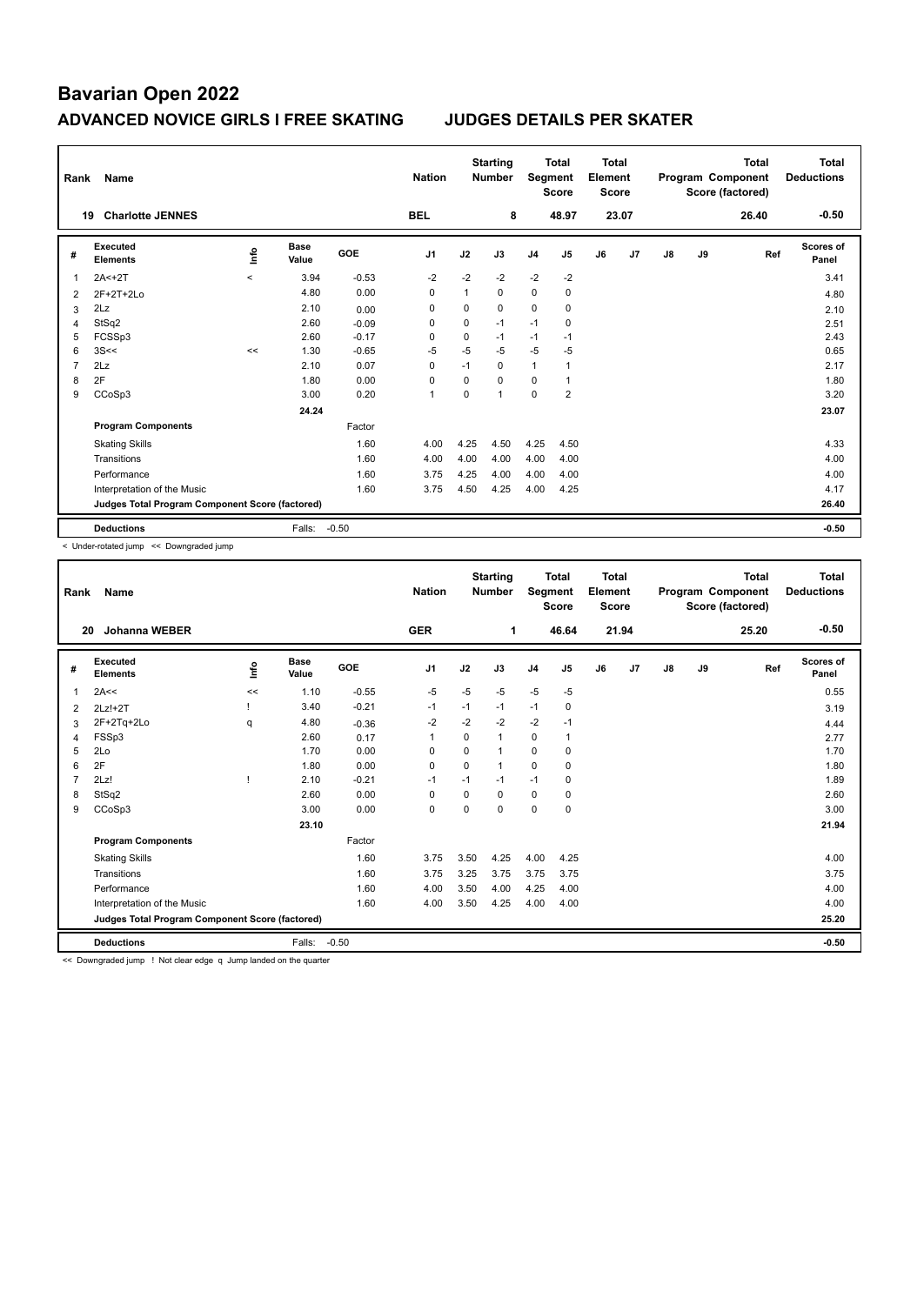| Rank           | Name                                            |    | <b>Nation</b>        |            | <b>Starting</b><br><b>Number</b> | Segment  | <b>Total</b><br><b>Score</b> | Total<br>Element<br><b>Score</b> |                          |    |       | <b>Total</b><br>Program Component<br>Score (factored) |    | Total<br><b>Deductions</b> |     |                           |
|----------------|-------------------------------------------------|----|----------------------|------------|----------------------------------|----------|------------------------------|----------------------------------|--------------------------|----|-------|-------------------------------------------------------|----|----------------------------|-----|---------------------------|
| 21             | <b>Macey MELLEMA</b>                            |    |                      |            | <b>NED</b>                       |          | 9                            |                                  | 45.16                    |    | 19.79 |                                                       |    | 25.87                      |     | $-0.50$                   |
| #              | Executed<br><b>Elements</b>                     | ۴ů | <b>Base</b><br>Value | <b>GOE</b> | J <sub>1</sub>                   | J2       | J3                           | J <sub>4</sub>                   | J5                       | J6 | J7    | J8                                                    | J9 | <b>Bonus</b>               | Ref | <b>Scores of</b><br>Panel |
| 1              | 1A<<                                            | << | 0.00                 | 0.00       |                                  |          |                              | ٠                                | $\overline{\phantom{a}}$ |    |       |                                                       |    |                            |     | 0.00                      |
| $\overline{2}$ | 3Sqb                                            | b  | 4.30                 | $-1.29$    | $-3$                             | -3       | -3                           | $-3$                             | $-4$                     |    |       |                                                       |    | 1.00                       |     | 4.01                      |
| 3              | 3Sq+REP                                         | q  | 3.01                 | $-2.15$    | $-5$                             | $-5$     | $-5$                         | $-5$                             | -5                       |    |       |                                                       |    |                            |     | 0.86                      |
| 4              | CCoSp3                                          |    | 3.00                 | 0.30       | 1                                | $\Omega$ | $\mathbf{1}$                 | 1                                |                          |    |       |                                                       |    |                            |     | 3.30                      |
| 5              | 2F+2Lo+2Lo<<                                    | << | 4.00                 | $-0.60$    | $-3$                             | $-4$     | $-3$                         | $-3$                             | $-4$                     |    |       |                                                       |    |                            |     | 3.40                      |
| 6              | 2A<<                                            | << | 1.10                 | $-0.40$    | $-3$                             | $-4$     | $-3$                         | $-4$                             | $-5$                     |    |       |                                                       |    |                            |     | 0.70                      |
| 7              | 2Lz!                                            |    | 2.10                 | $-0.21$    | $-1$                             | $-1$     | $-1$                         | $-1$                             | $-1$                     |    |       |                                                       |    |                            |     | 1.89                      |
| 8              | StSq2                                           |    | 2.60                 | 0.17       | $\overline{2}$                   | $\Omega$ | 1                            | 1                                | $-1$                     |    |       |                                                       |    |                            |     | 2.77                      |
| 9              | FCSSp3                                          |    | 2.60                 | 0.26       | $\overline{1}$                   | 0        | $\overline{ }$               | 1                                | $\mathbf{1}$             |    |       |                                                       |    |                            |     | 2.86                      |
|                |                                                 |    | 22.71                |            |                                  |          |                              |                                  |                          |    |       |                                                       |    |                            |     | 19.79                     |
|                | <b>Program Components</b>                       |    |                      | Factor     |                                  |          |                              |                                  |                          |    |       |                                                       |    |                            |     |                           |
|                | <b>Skating Skills</b>                           |    |                      | 1.60       | 4.00                             | 4.25     | 4.50                         | 4.25                             | 3.50                     |    |       |                                                       |    |                            |     | 4.17                      |
|                | Transitions                                     |    |                      | 1.60       | 3.75                             | 4.00     | 4.25                         | 4.00                             | 3.00                     |    |       |                                                       |    |                            |     | 3.92                      |
|                | Performance                                     |    |                      | 1.60       | 3.75                             | 4.00     | 4.00                         | 4.00                             | 4.00                     |    |       |                                                       |    |                            |     | 4.00                      |
|                | Interpretation of the Music                     |    |                      | 1.60       | 4.00                             | 4.00     | 4.50                         | 4.25                             | 4.00                     |    |       |                                                       |    |                            |     | 4.08                      |
|                | Judges Total Program Component Score (factored) |    |                      |            |                                  |          |                              |                                  |                          |    |       |                                                       |    |                            |     | 25.87                     |
|                | <b>Deductions</b>                               |    | Falls:               | $-0.50$    |                                  |          |                              |                                  |                          |    |       |                                                       |    |                            |     | $-0.50$                   |

<< Downgraded jump ! Not clear edge REP Jump repetition q Jump landed on the quarter b Bonus Point for jump added to the element score

| Rank           | Name                                            |      |                      |            | <b>Nation</b>  |             | <b>Starting</b><br><b>Number</b> | Segment        | <b>Total</b><br><b>Score</b> | <b>Total</b><br>Element<br><b>Score</b> |       |    |    | <b>Total</b><br>Program Component<br>Score (factored) | <b>Total</b><br><b>Deductions</b> |
|----------------|-------------------------------------------------|------|----------------------|------------|----------------|-------------|----------------------------------|----------------|------------------------------|-----------------------------------------|-------|----|----|-------------------------------------------------------|-----------------------------------|
| 22             | <b>Celine HAGEDORN</b>                          |      |                      |            | <b>GER</b>     |             | $\mathbf{2}$                     |                | 42.79                        |                                         | 20.39 |    |    | 22.40                                                 | 0.00                              |
| #              | Executed<br><b>Elements</b>                     | ١nf٥ | <b>Base</b><br>Value | <b>GOE</b> | J <sub>1</sub> | J2          | J3                               | J <sub>4</sub> | J5                           | J6                                      | J7    | J8 | J9 | Ref                                                   | <b>Scores of</b><br>Panel         |
| 1              | 2Lo                                             |      | 1.70                 | 0.00       | $\mathbf 0$    | $\mathbf 0$ | 0                                | $\mathbf 0$    | $\mathbf 0$                  |                                         |       |    |    |                                                       | 1.70                              |
| 2              | $1A+2T$                                         |      | 2.40                 | 0.00       | 1              | $\Omega$    | 0                                | $\mathbf 0$    | 0                            |                                         |       |    |    |                                                       | 2.40                              |
| 3              | CCoSp3                                          |      | 3.00                 | 0.30       | $\mathbf{1}$   | $\Omega$    | $\mathbf{1}$                     | $\mathbf{1}$   | $\mathbf 1$                  |                                         |       |    |    |                                                       | 3.30                              |
| 4              | 2Lz+1Eu+2S                                      |      | 3.90                 | $-0.28$    | $-1$           | $-1$        | $-2$                             | $-1$           | -3                           |                                         |       |    |    |                                                       | 3.62                              |
| 5              | 2F                                              |      | 1.80                 | $-0.24$    | $-2$           | $-2$        | $-1$                             | $-1$           | $-1$                         |                                         |       |    |    |                                                       | 1.56                              |
| 6              | StSq2                                           |      | 2.60                 | 0.00       | 1              | 0           | 0                                | 0              | 0                            |                                         |       |    |    |                                                       | 2.60                              |
| $\overline{7}$ | 2F                                              |      | 1.80                 | $-0.84$    | -4             | $-5$        | $-4$                             | $-5$           | $-5$                         |                                         |       |    |    |                                                       | 0.96                              |
| 8              | 2Lz                                             |      | 2.10                 | 0.00       | $\mathbf 0$    | $\Omega$    | 0                                | $\mathbf 0$    | 1                            |                                         |       |    |    |                                                       | 2.10                              |
| 9              | FCSp2                                           |      | 2.30                 | $-0.15$    | $-1$           | $\Omega$    | $-1$                             | $\mathbf 0$    | $-1$                         |                                         |       |    |    |                                                       | 2.15                              |
|                |                                                 |      | 21.60                |            |                |             |                                  |                |                              |                                         |       |    |    |                                                       | 20.39                             |
|                | <b>Program Components</b>                       |      |                      | Factor     |                |             |                                  |                |                              |                                         |       |    |    |                                                       |                                   |
|                | <b>Skating Skills</b>                           |      |                      | 1.60       | 3.50           | 3.25        | 4.00                             | 3.75           | 3.75                         |                                         |       |    |    |                                                       | 3.67                              |
|                | Transitions                                     |      |                      | 1.60       | 3.50           | 3.00        | 3.50                             | 3.75           | 3.00                         |                                         |       |    |    |                                                       | 3.33                              |
|                | Performance                                     |      |                      | 1.60       | 3.25           | 3.25        | 3.50                             | 4.00           | 3.50                         |                                         |       |    |    |                                                       | 3.42                              |
|                | Interpretation of the Music                     |      |                      | 1.60       | 3.25           | 3.25        | 3.75                             | 3.75           | 3.75                         |                                         |       |    |    |                                                       | 3.58                              |
|                | Judges Total Program Component Score (factored) |      |                      |            |                |             |                                  |                |                              |                                         |       |    |    |                                                       | 22.40                             |
|                | <b>Deductions</b>                               |      |                      |            |                |             |                                  |                |                              |                                         |       |    |    |                                                       | 0.00                              |